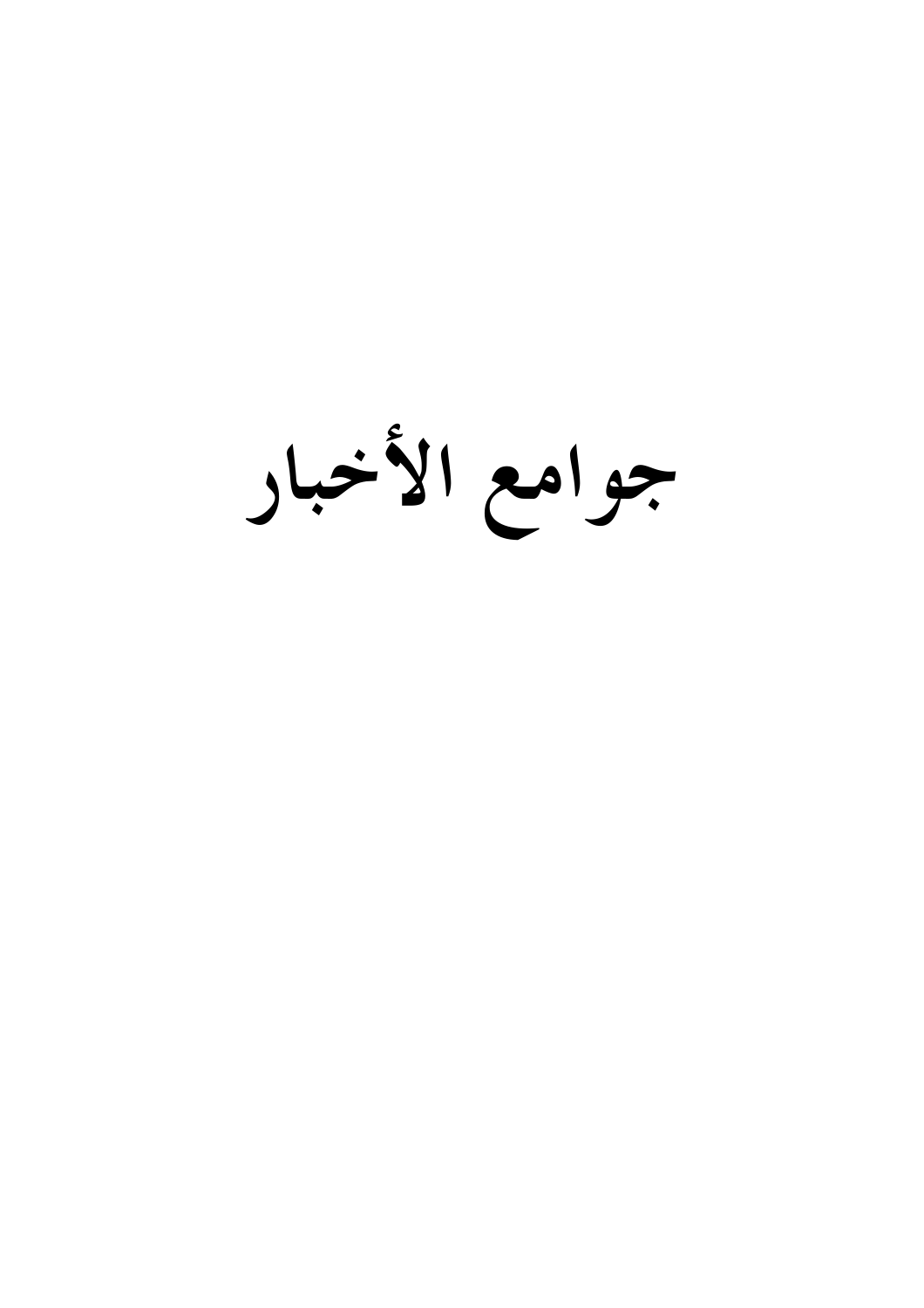





بسْم اللَّه الرَّحْمَنِ الرَّحيمِ الْحَديثُ الْأَوَّلُ ميزَانُ الْأَعْمَالِ الظَّاهرَةِ وَالْبَاطْنَة

عَنْ عُمَرَ بْنِ الْخَطَّابِ ﷺ، قَالَ: سَمعْتُ رَسُولَ اللَّه ﷺ ﴿ إِنَّمَا الْأَعْمَالُ بِالنِّيَّات، وَإِنَّمَا لكُلِّ امْرئ مَا نَوَى فَمَنْ كَانَتْ هِجْرَتُهُ إِلَى اللَّهِ وَرَسُولِهِ، فَهجْرَتُهُ إِلَى اللَّهِ وَرَسُولِهِ، وَمَنْ كَانَتْ هجْرَتُهُ لِدُنْيَا يُصِيبُهَا أَوِ امْرَأَةِ يَنْكِحُهَا، فَهِجْرَتُهُ إِلَى مَا هَاجَرَ إِلَيْهِ ﴾ مُتَّفَقٌّ عَلَيْهِ. الْحَديثُ الثَّاني

رَدُّ مَا لَيْسَ في الْكتَابِ وَالسُّــنَّة

عَنْ عَائشَةَ – رَضيَ اللَّهُ عَنْهَا – قَالَتْ: قَالَ رَسُولُ اللَّهِ ﷺ ﴿ مَنْ أَحْدَثَ فِي أَمْرِنَا هَذَا مَا لَيْسَ مِنْهُ ﴾ – وَفِي رِوَايَة: ۚ ﴿مَنْ عَملَ عَمَلًا لَيْسَ عَلَيْه أَمْرُنَا ؛ فَهُوَ رَدٌّ ﴾ مُتَّفَقٌ عَلَيْه. الْحَديثُ الثَّالتُ

#### اللِّينُ النَّصيحَةُ

عَنْ تَميم الدَّارِيِّ رَضِّيَّة قَالَ: قَالَ رَسُولُ اللَّه ﷺ ﴿ الدِّينُ النَّصِيحَةُ، الدِّينُ النَّصيحَةُ، الدِّينُ النَّصِيحَةُ، قَالُوا: لِمَنْ يَا رَسُولَ اللَّهِ ؟ قَالَ: لِلَّهِ، وَلِكَتَابِهِ، وَلِرَسُولِهِ، وَلَأَئمَّةِ الْمُسْلِمِينَ وَعَامَّتِهِمْ ﴾ رَوَاهُ مُسْلَمٌ.

## الْحَديثُ الرَّابعُ الْعَمَلُ الَّذي يُدْخلُ الْجَنَّةَ

عَنْ أَبِي هُرَيْرَةَ ﷺ، قَالَ: ﴿ أَتَى أَعْرَابِيٌّ النَّبِيَّ ﷺ فَقَالَ: ذُلَّنِي عَلَى عَمَلٍ إِذَا عَملْتُهُ دَخَلْتُ الْجَنَّةَ ؟ قَالَ: تَعْبُدُ اللَّهَ وَلَا تُشْرِكُ بِهِ شَيْئًا، وَتُقِيمُ الصَّلَاةَ الْمَكْتُوبَةَ، وَتُؤَدِّي الزَّكَاةَ الْمَفْرُوضَةَ وَتَصُومُ رَمَضَانَ،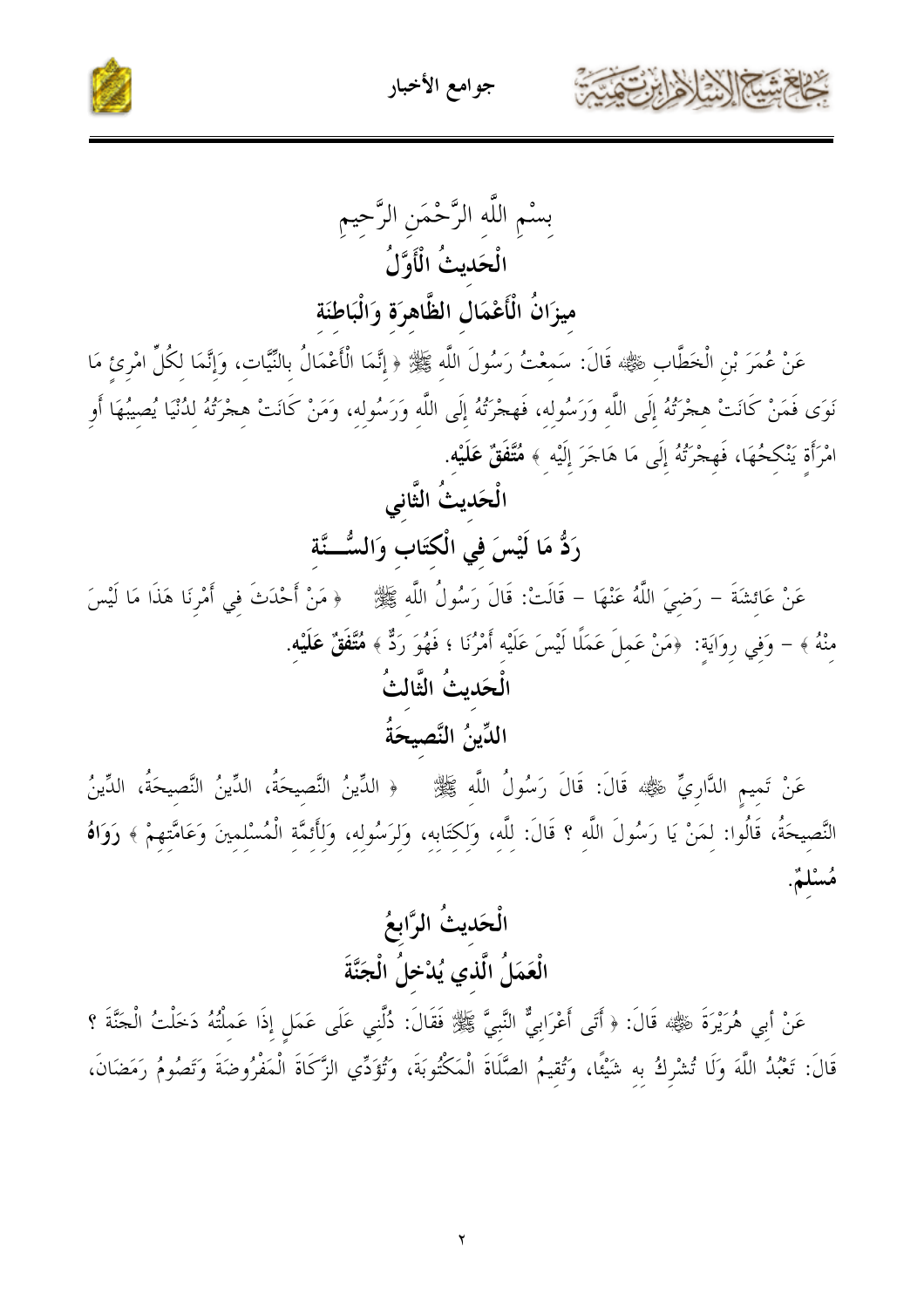

#### جوامع الأخبار



قَالَ: وَالَّذي نَفْسي بيَده، لَا أَزيدُ عَلَى هَذا شَيْئًا وَلَا أَنْقُصُ منْهُ ؛ فَلَمَّا وَلَّى، قَالَ النَّبيُّ ﷺ مَنْ سَرَّهُ أَنْ يَنْظُرَ إِلَى رَجُلٍ مِنْ أَهْلِ الْجَنَّة فَلْيَنْظُرْ إِلَى هَذَا ﴾ هُتَّفَقٌ عَلَيْه. الْحَديثُ الْخَامس الْقَوْلُ الْفَصْلُ

عَنْ سُفْيَانَ بْنِ عَبْدِ اللَّهِ الثَّقَفيِّ، قَالَ: ﴿ قُلْتُ: يَا رَسُولَ اللَّهِ، قُلْ لي في الْإسْلَام قَوْلًا لَا أَسْأَلُ عَنْهُ أَحَدًا بَعْدَكَ؛ قَالَ: قُلْ: آمَنْتُ باللَّه، ثُمَّ اسْتَقمْ ﴾ رَوَاهُ هُسلمٌ.

## الْحَدِيثُ السَّادِسُ تعريفُ الْمُسْلمِ وَالْمُؤْمنِ وَالْمُهَاجِرِ

عَنْ عَبْدِ اللَّهِ بْنِ عُمَرَ – رَضِيَ اللَّهُ عَنْهُمَا – قَالَ: قَالَ رَسُولُ اللَّه ﷺ الْمُسلِمُ مَنْ سَلَمَ  $\begin{matrix} \end{matrix}$ الْمُسلمُونَ منْ لسَانه وَيَده وَالْمُهَاجِرُ مَنْ هَجَرَ مَا نَهَى اللَّهُ عَنْهُ ﴾ هُتَّفَقٌ عَلَيْه. وَزَادَ التِّرْمذيُّ وَالنَّسَائيُّ: ﴿ وَالْمُؤْمِنُ مَنْ أَمنَهُ النَّاسُ عَلَى دمَائهمْ وَأَمْوَالهمْ ﴾ وَزَادَ الْبَيْهَقيُّ: ﴿ وَالْمُجَاهِدُ مَنْ جَاهَدَ نَفْسَهُ في طَاعَة اللَّه ﴾ الْحَديثُ السَّابعُ خصَالُ الْمُنَافِقِ

عَنْ عَبْدِ اللَّهِ بْنِ عَمْرِو – رَضِيَ اللَّهُ عَنْهُمَا – قَالَ رَسُولُ اللَّهِ ﷺ ﴿ أَرْبَعٌ مَنْ كُنَّ فيه كَانَ مُنَافِقًا خَالصًا وَمَنْ كَانَتْ فيه خَصْلَةٌ منْهُنَّ، كَانَتْ فيه خَصْلَةٌ منَ النِّفَاق حَتَّى يَدَعَهَا ؛ إذَا اؤْتُمنَ خَانَ، وَإذَا حَدَّثَ كَذَبَ، وَإِذَا عَاهَدَ غَدَرَ، وَإِذَا خَاصَمَ فَجَرَ ﴾ مُتَّفَقٌ عَلَيْه. الْحَديثُ الثَّامنُ رَدُّ كَيْد الشَّيْطَان وَتَجْديدُ الْإِيمَان

عَنْ أَبِي هُرَيْرَةَ ﷺ قَالَ: قَالَ رَسُولُ اللَّه ﷺ ﴿ يَأْتِي الشَّيْطَانُ أَحَدَكُمْ فَيَقُولُ: مَنْ خَلَقَ كَذَا ؟ مَنْ خَلَقَ كَذَا ؟ حَتَّى يَقُولَ: مَنْ خَلَقَ اللَّهَ ؟ فَإِذَا بَلَغَهُ ؛ فَلْيَسْتَعِذْ بِاللَّهِ، وَلْيَنْتَه ﴾ هُتَّفَقٌ عَلَيْه.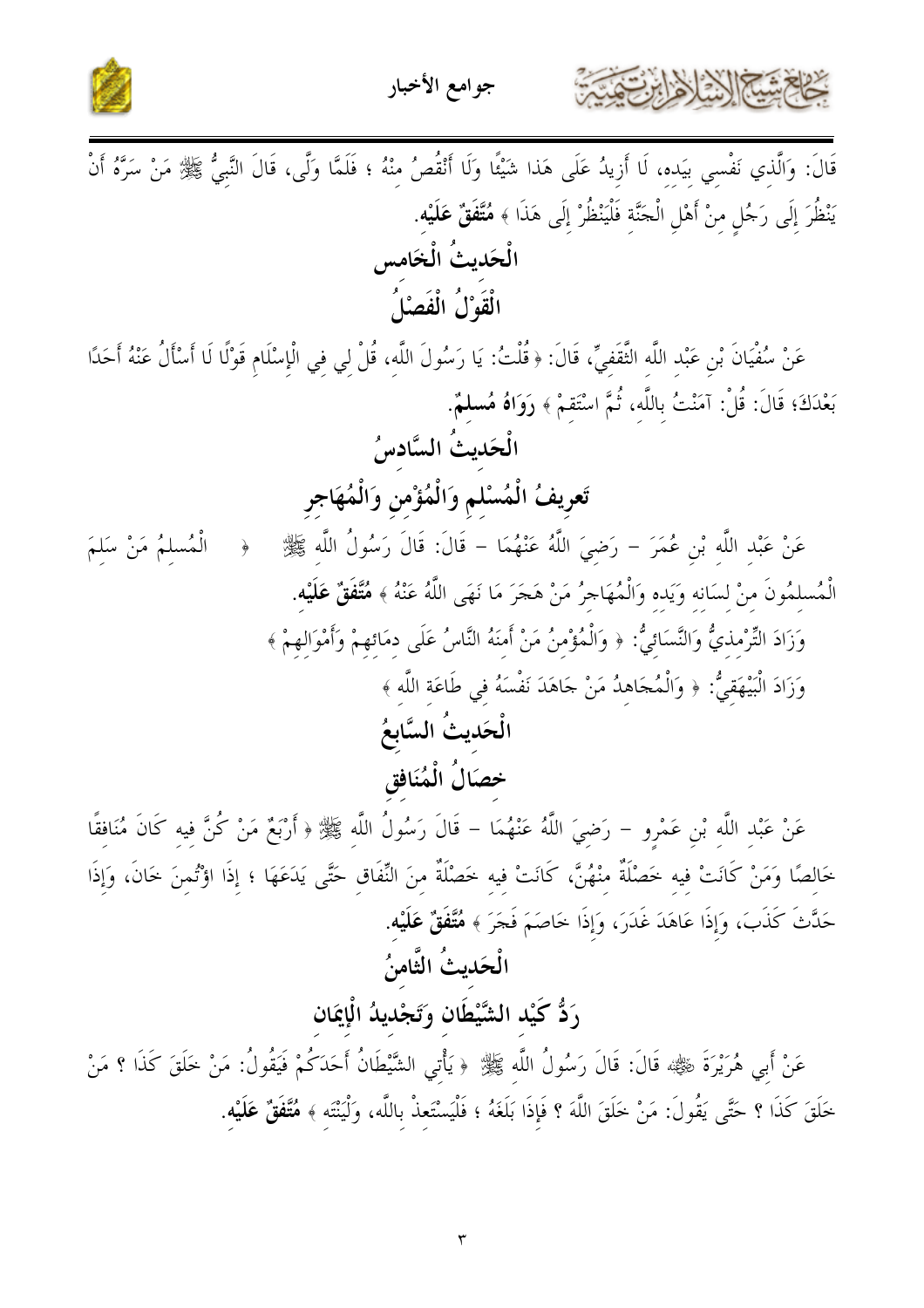





وَفي لَفْظ: ﴿فَلْيَقُلْ: آمَنْتُ بِاللَّهِ وَرُسُلِهِ ﴾ وَفي لَفْظ: ﴿لَا يَزَالُ النَّاسُ يَتَسَاءَلُونَ، حَتَّى يَقُولُونَ: مَنْ خَلَقَ اللَّهَ ؟ ﴾ الْحَديثُ التَّاسعُ الْإِيمَانُ بِالْقَدَرِ خَيْرِه وَشَرِّه عَنْ عَبْدِ اللَّهِ بْنِ عَمْرِو قَالَ: قَالَ رَسُولُ اللَّهِ ﷺ ﴿ كُلُّ شَيْءٍ بِقَدَرٍ حَتَّى الْعَجْزُ وَالْكَيْسُ ﴾ رَوَاهُ مُسْلَمٌّ.

الْحَديثُ الْعَاشرُ ثَوَابُ الدَّاعي إلَى الْهُدَى

عَنْ أَبِي هُرَيْرَةَ ۚ ﷺقَالَ :قَالَ رَسُولُ اللَّه ﷺ ﴿ مَنْ دَعَا إِلَى هُدًى كَانَ لَهُ منَ الْأَجْر مثْلُ أُجُور مَنْ تَبِعَهُ مِنْ غَيْرِ أَنْ يَنْقُصَ مِنْ أُجُورِهِمْ شَيْئًا، وَمَنْ دَعَا إِلَى ضَلَالَةِ كَانَ عَلَيْهِ مِنَ الْإِثْمِ مِثْلُ آثَامِ مَنْ تَبِعَهُ، لَا يَنْقُصُ ذَلكَ منْ آثَامهمْ شَيْئًا ﴾ رَوَاهُ مُسْلمٌ.

# الْحَديثُ الْحَادي عَشَرَ

التَّفَقُّهُ في الدِّين دَليلُ السَّعَادَة

عَنْ مُعَاوِيَةَ ﷺ قَالَ: قَالَ رَسُولُ اللَّهِ ﷺ ﴿ مَنْ يُرِدِ اللَّهُ بِهِ خَيْرًا، يُفَقِّهْهُ فِي الدِّينِ ﴾ مُتَّفَقُّ عَلَيْه.

عَنْ أَبِي هُرَيْرَةَ ﷺ قَالَ: قَالَ رَسُولُ اللَّه ﷺ ﴿ الْمُؤْمِنُ الْقَوِيُّ خَيْرٌ وَأَحَبُّ إِلَى اللَّه منَ الْمُؤْمن الضَّعِيف وَفِي كُلٍّ خَيْرٌ، احْرِصْ عَلَى مَا يَنْفَعُكَ، وَاسْتَعِنْ بِاللَّهِ وَلَا تَعْجَزْ، وَإِنْ أَصَابَكَ شَيْءٌ ؛ فَلَا تَقُلْ: لَوْ أَنِّي فَعَلْتُ كَذَا وَكَذَا، وَلَكِنْ قُلْ: قَدَّرَ اللَّهُ، وَمَا شَاءَ فَعَلَ ؛ فَإِنَّ لَوْ تَفْتَحُ عَمَلَ الشَّيْطَانِ ﴾ رَوَاهُ مُسْلَمٌ.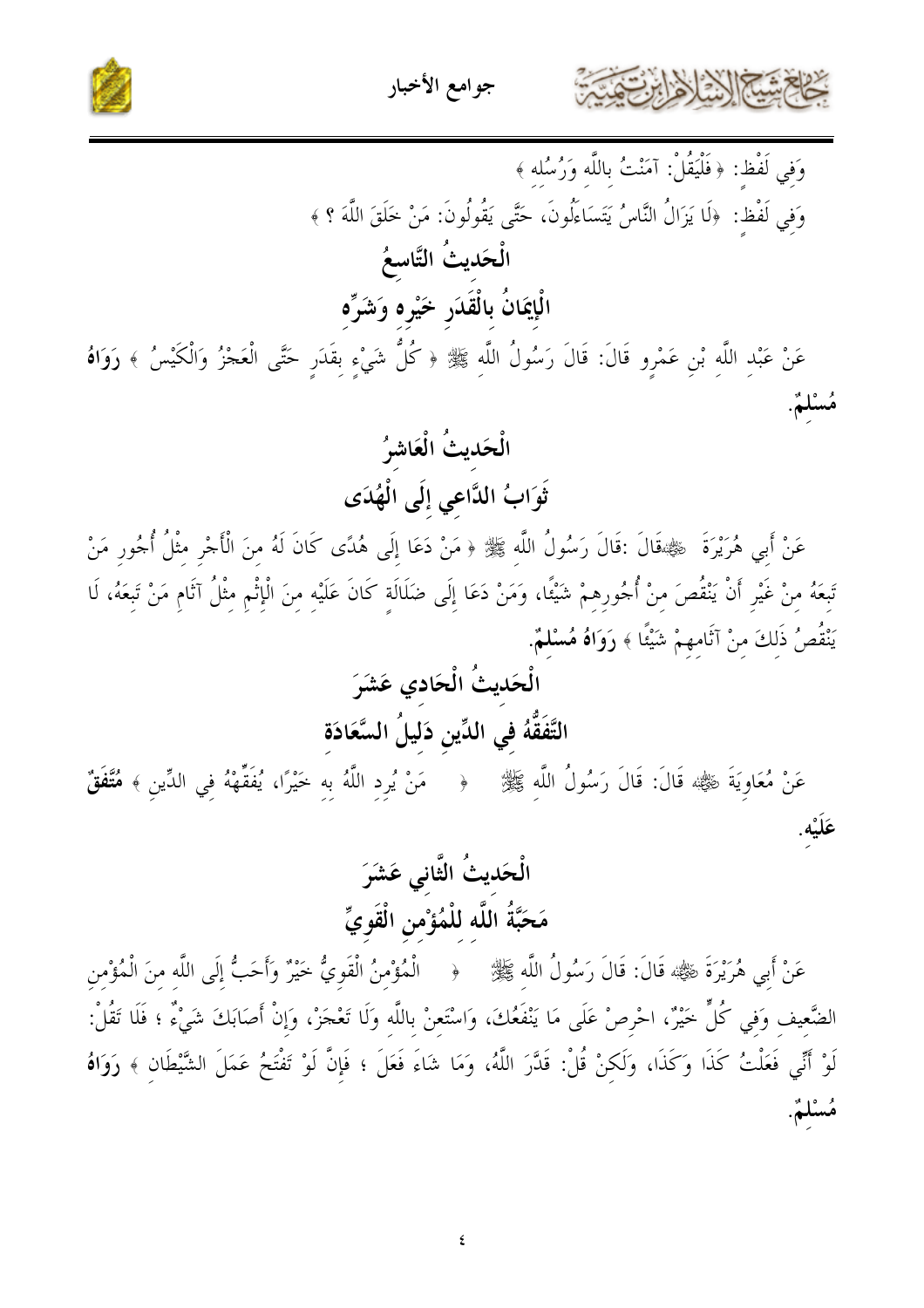



الْحَديثُ الثَّالثَ عَشَرَ الْبِنَاءُ الْإِسْلَامِيُّ ﴿ الْمُؤْمِنُ لِلْمُؤْمِنِ كَالْبُنْيَانِ يَشُكُّ بَعْضُهُ عَنْ أَبِي مُوسَى الْأَشْعَرِيِّ ﷺ قَالَ: قَالَ رَسُولُ اللَّه ﷺ بَعْضًا – وَشَبَّكَ بَيْنَ أَصَابِعه – ﴾ هُتَّفَقٌ عَلَيْه. الْحَديثُ الرَّابعَ عَشَرَ السَّعْيُ في الْخَيْرِ عَنْ أَبِي مُوسَى ﷺ، ﴿ أَنَّ النَّبِيَّ ﷺ إِذَا أَتَاهُ سَائِلٌ أَوْ طَالبُ حَاجَةٍ، قَالَ: اشْفَعُوا تُؤْجَرُوا وَيَقْضِي

اللَّهُ عَلَى لِسَانِ رَسُولِهِ ﷺ مَا شَاءَ ﴾ **مُتَّفَقٌ عَلَيْه**.

عَنْ عَائشَةَ – رَضيَ اللَّهُ عَنْهَا –: أَنَّ النَّبيَّ ﷺ قَالَ: ﴿ أَنْزِلُوا النَّاسَ مَنَازِلَهُمْ ﴾ رَوَاهُ أَبُو دَاوُدَ. الْحَديثُ السَّادسَ عَشَرَ الْجَزَاءُ منْ جنْسِ الْعَمَلِ

عَنْ أَبِي هُرَيْرَةَ ﷺ، قَالَ: قَالَ رَسُولُ اللَّه ﷺ ﴾ ﴿ مَنْ ضَارَّ ضَارَّ اللَّهُ بِهِ وَمَنْ شَاقَّ شَقَّ اللَّهُ عَلَيْه ﴾ رَوَاهُ التِّرْمذيُّ وَابْنُ مَاجَهْ.

عَنْ أَبِي ذَرٍّ الْغفَارِيِّ ﷺ، قَالَ: قَالَ رَسُولُ اللَّه ﷺ ﴿ اتَّقِ اللَّهَ حَيْتُمَا كُنْتَ وَأتْبع السِّيِّئَةَ الْحَسَنَةَ تَمْحُهَا، وَخَالِقِ النَّاسَ بِخُلُقٍ حَسَنٍ ﴾ رَوَاهُ الْإِمَامُ أَحْمَدُ وَالتِّرْمذيُّ.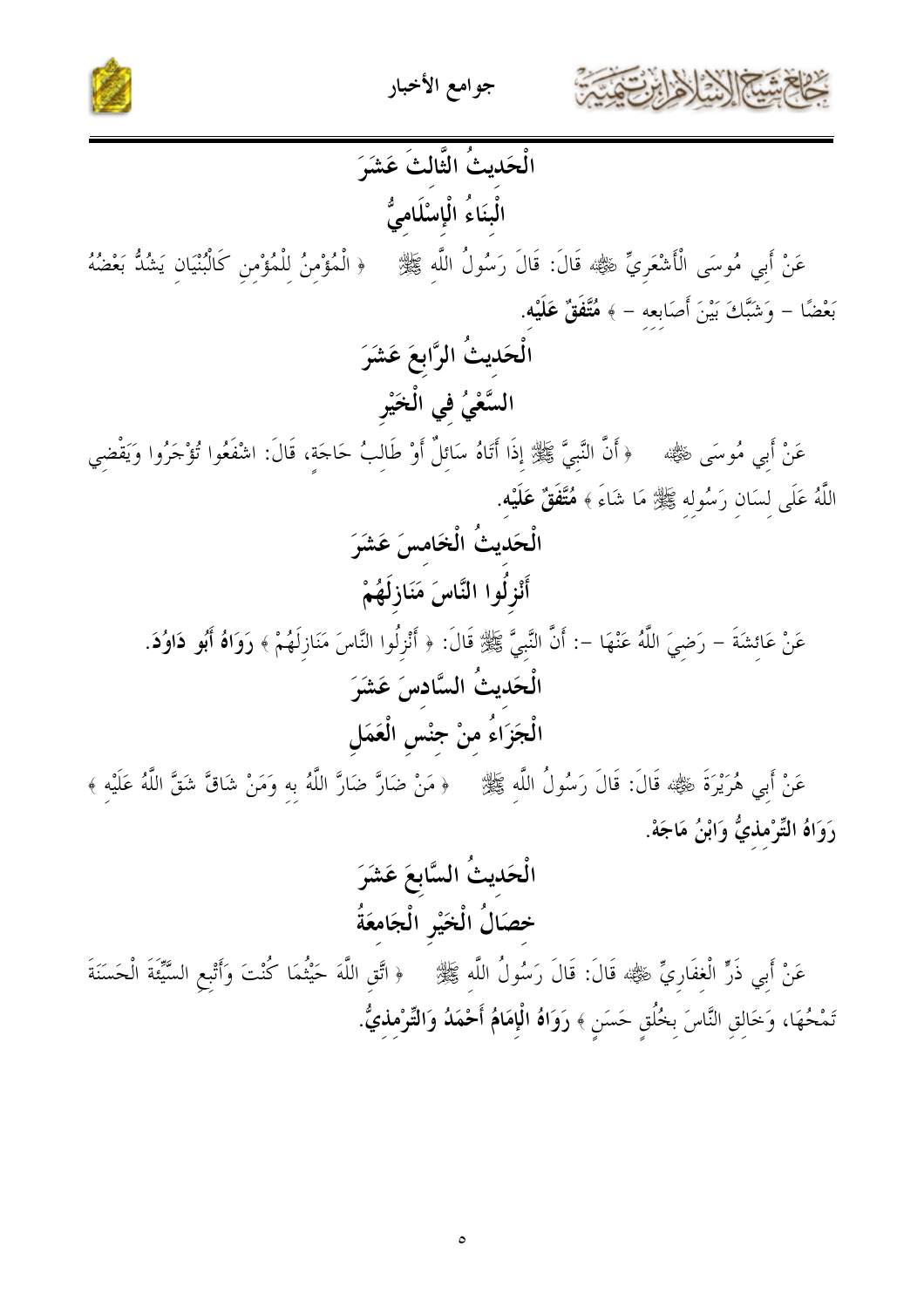





الْحَديثُ الثَّامنَ عَشَرَ عَاقبَةُ الظُّلْم عَنْ عَبْدِ اللَّهِ بْنِ عُمَرَ – رَضِيَ اللَّهُ عَنْهُمَا – قَالَ: قَالَ رَسُولُ اللَّهِ ﷺ ﴿ الظُّلْمُ ظُلُمَاتٌ يَوْمَ الْقيَامَة ﴾ مُتَّفَقٌ عَلَيْه. الْحَديثُ التَّاسعَ عَشَرَ طَرِيقُ الشُّكْرِ عَنْ أَبِي هُرَيْرَةَ ۚ ﷺقَالَ :قَالَ رَسُولُ اللَّه ﷺ ﴿انْظُرُوا إِلَى مَنْ هُوَ أَسْفَلَ مِنْكُمْ وَلَا تَنْظُرُوا إِلَى مَنْ هُوَ فَوْقَكُمْ ؛ فَهُوَ أَجْدَرُ أَنْ لَا تَزْدَرُوا نعْمَةَ اللَّه عَلَيْكُمْ ﴾ مُتَّفَقٌ عَلَيْه. الْحَديثُ الْعشرُونَ لَا صَلَاةَ بِغَيْرِ وُضُوء عَنْ أَبِي هُرَيْرَةَ ۚ ﷺقَالَ :قَالَ رَسُولُ اللَّه ﷺ ﴿ لَا يَقْبَلُ اللَّهُ صَلَاةَ أَحَدكُمْ إِذَا أَحْدَثَ ؛ حَتَّى يَتَوَضَّأَ

﴾ مُتَّفَقٌّ عَلَيْه.

الْحَديثُ الْحَادي وَالْعشْرُونَ

خصَالُ الْفطْرَة

عَنْ عَائشَةَ – رَضيَ اللَّهُ عَنْهَا – قَالَتْ: قَالَ رَسُولُ اللَّه ﷺ ﴿ عَشْرٌ منَ الْفطْرَة ؛ قَصُّ الشَّارب، وَإعْفَاءُ اللَّحْيَة، وَالسِّوَاكُ وَاسْتنْشَاقُ الْمَاء، وَقَصُّ الْأَظْفَارِ، وَغَسْلُ الْبَرَاجِمِ، وَنَتْفُ الْإِبْطِ، وَحَلْقُ الْعَانَةِ، وَانْتقَاصُ الْمَاء – يَعْني الاسْتنْجَاءَ –. قَالَ الرَّاوي: وَنَسيتُ الْعَاشرَةَ ؛ إِلَّا أَنْ تَكُونَ الْمَضْمَضَةَ ﴾ رَوَاهُ مُسْلمٌ.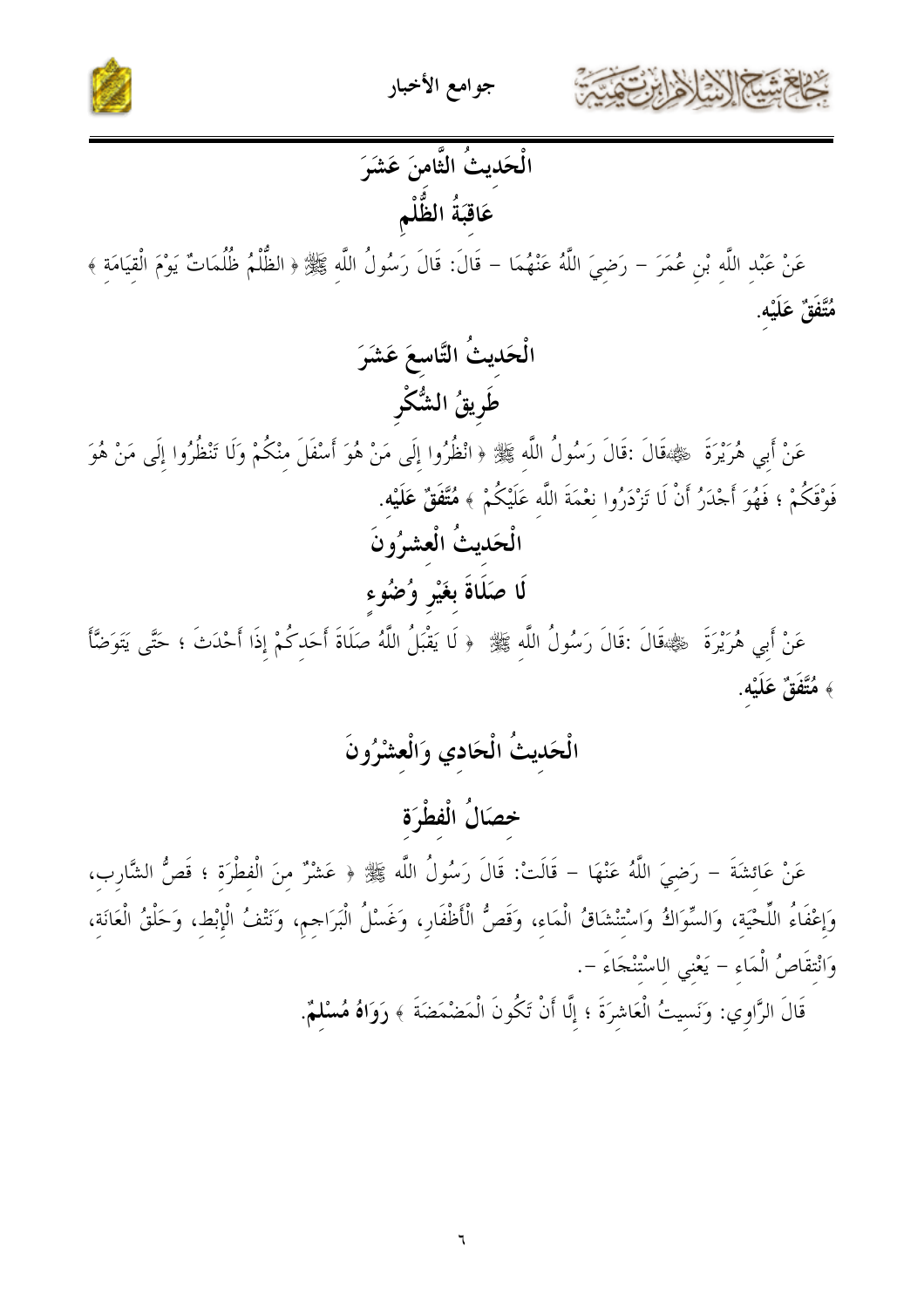





## الْحَديثُ الثَّاني وَالْعشْرُونَ

طَهَارَةُ الْمَاء

عَنْ أَبِي سَعِيدِ الْخُدْرِيِّ ۚ ﷺقَالَ :قَالَ رَسُولُ اللَّهِ ﷺ ﴿الْمَاءُ طَهُورٌ لَا يُنَجَّسُهُ شَيْءٌ ﴾ رَوَاهُ أَحْمَلُهُ وَالتِّرْمذيُّ وَأَبُو دَاوُدَ وَالنَّسَائيُّ.

الْحَديثُ الثَّالثُ وَالْعشْرُونَ

طَهَارَةُ الْحَيَوَانَاتِ الطَّوَّافَة

عَنْ أَبِي قَتَادَةَ ۚ فَيْهَنَّالَ: قَالَ رَسُولُ اللَّه – ﷺفي الْهرَّة –: ﴿ إِنَّهَا لَيْسَتْ بِنَجس ؛ إِنَّهَا مِنَ الطَّوَّافِينَ عَلَيْكُمْ وَالطَّوَّافَاتِ ﴾ رَوَاهُ مَالكٌ وَأَحْمَدُ وَأَهْلُ السُّنَنِ الْأَرْبَعُ.

الْحَديثُ الرَّابِعُ وَالْعِشْرُونَ

## الْعبَادَاتُ الْمُكَفِّرَةُ للذُّنُوب

عَنْ أَبِي هُرَيْرَةَ ۖ رَبِّينَ قَالَ :قَالَ رَسُولُ اللَّهِ ﷺ ﴿ الصَّلَوَاتُ الْخَمْسُ، وَالْجُمُعَةُ إِلَى الْجُمُعَةِ، وَرَمَضَانُ إِلَى رَمَضَانَ ؛ مُكَفِّرَاتٌ لِمَا بَيْنَهُنَّ مَا اجْتُنِبَتِ الْكَبَائِرُ ﴾ رَوَاهُ هُسْلُمٌ.

الْحَديثُ الْخَامسُ وَالْعشرُونَ

الصَّلَاةُ وَالْأَذَانُ وَالْإِقَامَةُ

عَنْ مَالك بْنِ الْحُوَيْرِتْ ۚ ﷺ،قَالَ :قَالَ رَسُولُ اللَّهِ ﷺ ﴿ صَلُّوا كَمَا رَأَيْتُمُونِي أُصَلِّي وَإِذَا حَضَرَتِ الصَّلَاةُ فَلْيُؤَذِّنْ لَكُمْ أَحَدُكُمْ، وَلْيَؤُمَّكُمْ أَكْبَرُكُمْ ﴾ مُتَّفَقٌ عَلَيْه.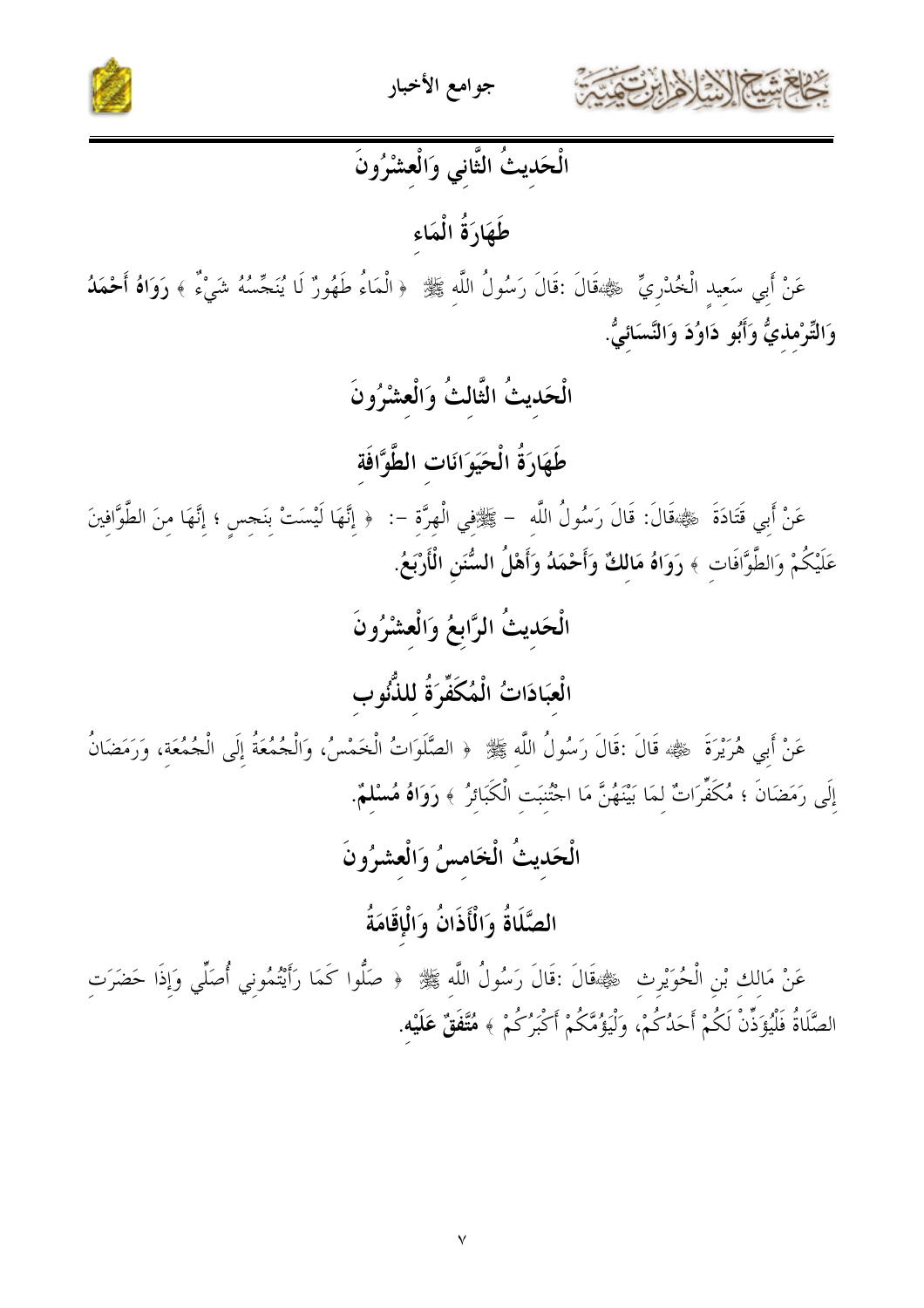





الْحَديثُ السَّادسُ وَالْعشْرُونَ

منْ خُصُوصيَّات نَبِيِّنَا عَلَيْه الصَّلَاةُ وَالسَّلَامُ

عَنْ جَابِرٍ بْنِ عَبْدِ اللَّهِ ۚ ﷺقَالَ زَسُولُ اللَّهِ ﷺ ﴿ أُعْطِيتُ خَمْسًا لَمْ يُعْطَهُنَّ أَحَدٌ مِنَ الْأَنْبِيَاءِ قَبْلِي ؛ نُصِرْتُ بِالرُّعْبِ مَسِيرَةَ شَهْرٍ، وَجُعِلَتْ لِيَ الْأَرْضُ كُلُّهَا مَسْجِدًا وَطَهُورًا، فَأَيُّمَا رَجُلٍ مِنْ أُمَّتِي أَدْرَكَتْهُ الصَّلَاةُ فَلْيُصَلِّ، وَأُحِلَّتْ لِيَ الْمَغَانِمُ، وَلَمْ تَحِلَّ لِأَحَدٍ قَبْلِي، وَأُعْطِيتُ الشَّفَاعَةَ، وَكَانَ النَّبِيُّ يُبْعَتُ إِلَى قَوْمه خَاصَّةً، وَبُعثْتُ إِلَى النَّاسِ عَامَّةً ﴾ مُتَّفَقٌّ عَلَيْه.

#### الْحَديثُ السَّابعُ وَالْعشرُونَ

#### وَصِيَّةٌ نَبَويَّةٌ

عَنْ أَبِي هُرَيْرَةَ ﷺقَالَ ﴿ :أَوْصَانِي خَلِيلِي ۗ ﷺ بِتَلَاثٍ؛ صِيَامٍ ثَلَاثَةٍ أَيَّامٍ مِنْ كُلِّ شَهْرٍ، وَرَكْعَتَي الضُّحَى، وَأَنْ أُوتِرَ قَبْلَ أَنْ أَنَامَ ﴾ مُتَّفَقٌ عَلَيْه.

## الْحَديثُ الثَّامنُ وَالْعشْرُونَ

#### الرِّفْقُ وَالتَّيْسيرُ

عَنْ أَبِي هُرَيْرَةَ ۚ رَضَّيْهَقَالَ :قَالَ رَسُولُ اللَّه ﷺ ﴿ إِنَّ الدِّينَ يُسْرُ، وَلَنْ يُشَادَّ الدِّينَ أَحَدٌ إِلَّا غَلَبَهُ فَسَلِّدُوا وَقَارِبُوا وَأَبْشِرُوا، وَاسْتَعِينُوا بِالْغَدْوَةِ وَالرَّوْحَةِ وَشَيْءٍ مِنَ الدُّلْجَةِ ﴾ هُتَّفَقٌ عَلَيْهِ. وَفِي لَفْظ: ﴿وَالْقَصْدَ الْقَصْدَ تَبْلُغُوا ﴾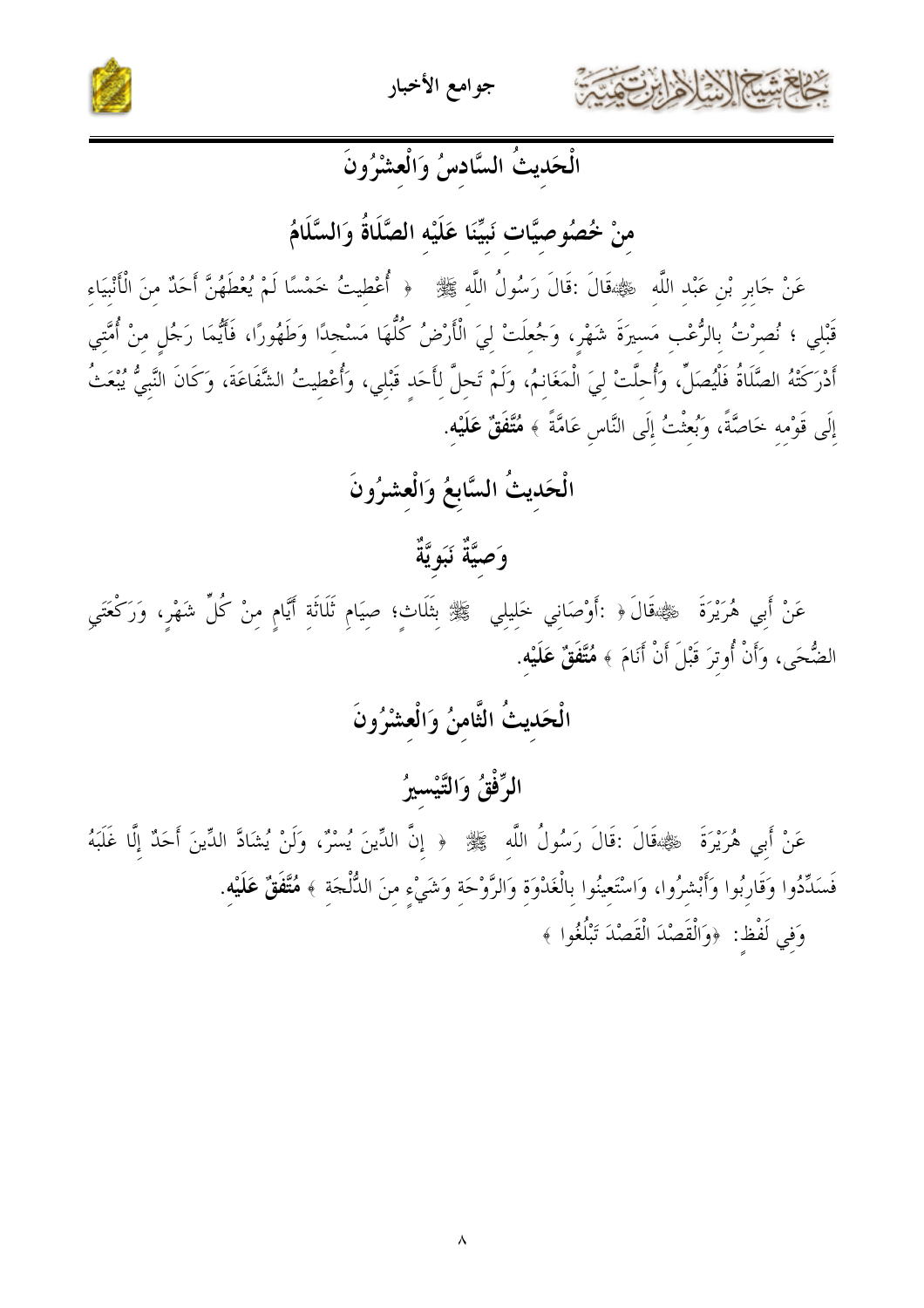





الْحَديثُ التَّاسعُ وَالْعشْرُونَ حَقُّ الْمُسْلم عَلَى الْمُسْلم عَنْ أَبِي هُرَيْرَةَ ۚ ﷺ،قَالَ :قَالَ رَسُولُ اللَّهِ ﷺ ﴿ حَقُّ الْمُسْلِمِ عَلَى الْمُسْلِمِ سِتٌّ قِيلَ: مَا هُنَّ يَا رَسُولَ اللَّهِ ؟ قَالَ: إِذَا لَقِيتَهُ فَسَلِّمْ عَلَيْهِ، وَإِذَا دَعَاكَ فَأَجِبْهُ، وَإِذَا اسْتَنْصَحَكَ فَانْصَحْ لَهُ، وَإِذَا عَطَسَ فَحَمِدَ اللَّهَ فَشَمِّتْهُ، وَإِذَا مَرِضَ فَعُدْهُ، وَإِذَا مَاتَ فَاتْبَعْهُ ﴾ رَوَاهُ مُسْلِمٌ. الْحَديثُ الثَّلَاثُونَ اسْتمْرَارُ ثَوَابِ الْعَمَلِ الصَّالح عَنْ أَبِي مُوسَى الْأَشْعَرِيِّ ۚ ﷺَقَالَ :قَالَ رَسُولُ اللَّه ﷺ ﴿ إِذَا مَرضَ الْعَبْدُ أَوْ سَافَرَ ؛ كُتبَ لَهُ مثْلُ مَا كَانَ يَعْمَلُ مُقِيمًا صَحِيحًا ﴾ رَوَاهُ الْمُخَارِيُّ. الْحَديثُ الْحَادي وَالثَّلَاثُونَ التَّعْجيلُ بالْجنَازَة عَنْ أَبِي هُرَيْرَةَ ۚ ﷺ،قَالَ :قَالَ رَسُولُ اللَّه ﷺ ﴿ أَسْرِعُوا بِالْجِنَازَةِ ؛ فَإِنْ تَكُ صَالحَةً ؛ فَخَيْرٌ تُقَلِّمُونَهَا إِلَيْهِ، وَإِنْ يَكُ سِوَى ذَلِكَ ؛ فَشَرٌّ تَضَعُونَهُ عَنْ رِقَابِكُمْ ﴾ هُتَّفَقٌ عَلَيْه.

الْحَديثُ الثَّاني وَالثَّلَاثُونَ

#### نصَابُ الزَّكَاة

عَنْ أَبِي سَعيدِ الْخُدْرِيِّ ۚ ﷺ،قَالَ :قَالَ رَسُولُ اللَّهِ ﷺ ﴿ لَيْسَ فِيمَا دُونَ خَمْسَةٍ أَوْسُقِ مِنَ التَّمْرِ صَدَقَةٌ وَلَيْسَ فِيمَا دُونَ حَمْسٍ أَوَاقٍ مِنَ الْوَرِقِ صَدَقَةٌ، وَلَيْسَ فِيمَا دُونَ خَمْسٍ ذَوْدٍ صَدَقَةٌ ﴾ مُتَّفَقٌ عَلَيْه.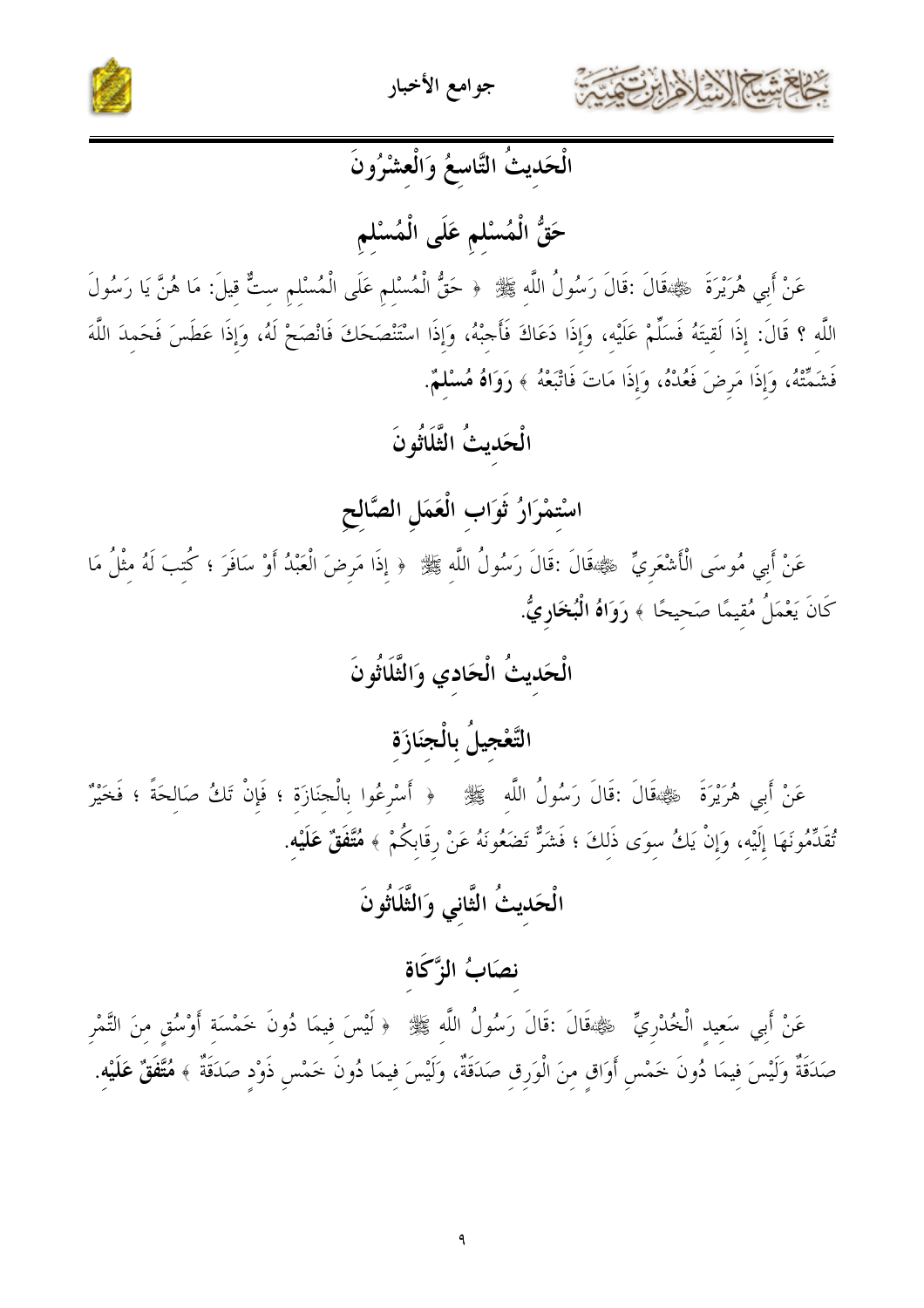





الْحَديثُ الثَّالثُ وَالثَّلَاثُونَ

عَزِيمَةٌ وَجَزَاءٌ

عَنْ أَبِي سَعِيدِ الْخُدْرِيِّ ۚ ﷺ قَالَ رَسُولُ اللَّهِ ﷺ ﴿ وَمَنْ يَسْتَعْفِفْ يُعِفَّهُ اللَّهُ وَمَنْ يَسْتَغْنِ يُغْنِهِ اللَّهُ، وَمَنْ يَتَصَبَّرْ يُصَبِّرْهُ اللَّهُ، وَمَا أُعْطِيَ أَحَدٌ عَطَاءً خَيْرًا وَأَوْسَعَ مِنَ الصَّبْرِ ﴾ مُتَّفَقٌ عَلَيْهِ.

الْحَدِيثُ الرَّابِعُ وَالثَّلَاثُونَ

أَثَرُ الصَّدَقَة وَالْعَفْوِ وَالتَّوَاضُع

عَنْ أَبِي هُرَيْرَةَ ﷺ قَالَ: قَالَ رَسُولُ اللَّهِ ﷺ ﴿مَا نَقَصَتْ صَدَقَةٌ مِنْ مَالٍ وَمَا زَادَ اللَّهُ عَبْدًا بِعَفْوِ إِلَّا عزًّا، وَمَا تَوَاضَعَ أَحَدٌ للَّه إِلَّا رَفَعَهُ اللَّهُ ﴾ رَوَاهُ مُسْلَمٌ.

الْحَديثُ الْخَامسُ وَالثَّلَاثُونَ

#### ثَوَابُ الصِّيَامِ

عَنْ أَبِي هُرَيْرَةَ ﷺ، قَالَ: قَالَ رَسُولُ اللَّهِ ﷺ ﴿ كُلُّ عَمَلِ ابْنِ آدَمَ يُضَاعَفُ ؛ الْحَسَنَةُ بعَشْرِ أَمْثَالَهَا إِلَى سَبْعمائَة ضعْف، قَالَ اللَّهُ – تَعَالَى –: إِلَّا الصَّوْمَ ؛ فَإِنَّهُ لِي وَأَنَا أَجْزِي به ؛ يَدَعُ شَهْوَتَهُ وَطَعَامَهُ منْ أَجْلي، للصَّائم فَرْحَتَان ؛ فَرْحَةٌ عنْدَ فطْره، وَفَرْحَةٌ عنْدَ لقَاء رَبِّه، وَلَخُلُوفُ فَم الصَّائم أطْيَبُ عِنْدَ اللَّهِ مِنْ رِيحٍ الْمِسْكِ، وَالصَّوْمُ جُنَّةٌ، وَإِذَا كَانَ يَوْمُ صَوْمِ أَحَدِكُمْ فَلَا يَرْفُثْ وَلَا يَصْخَبْ ؛ فَإِنْ سَابَّهُ أَحَدٌ أَوْ قَاتَلَهُ ؛ فَلْيَقُلْ: إِنِّي امْرُؤٌ صَائِمٌ ﴾ مُتَّفَقٌ عَلَيْه.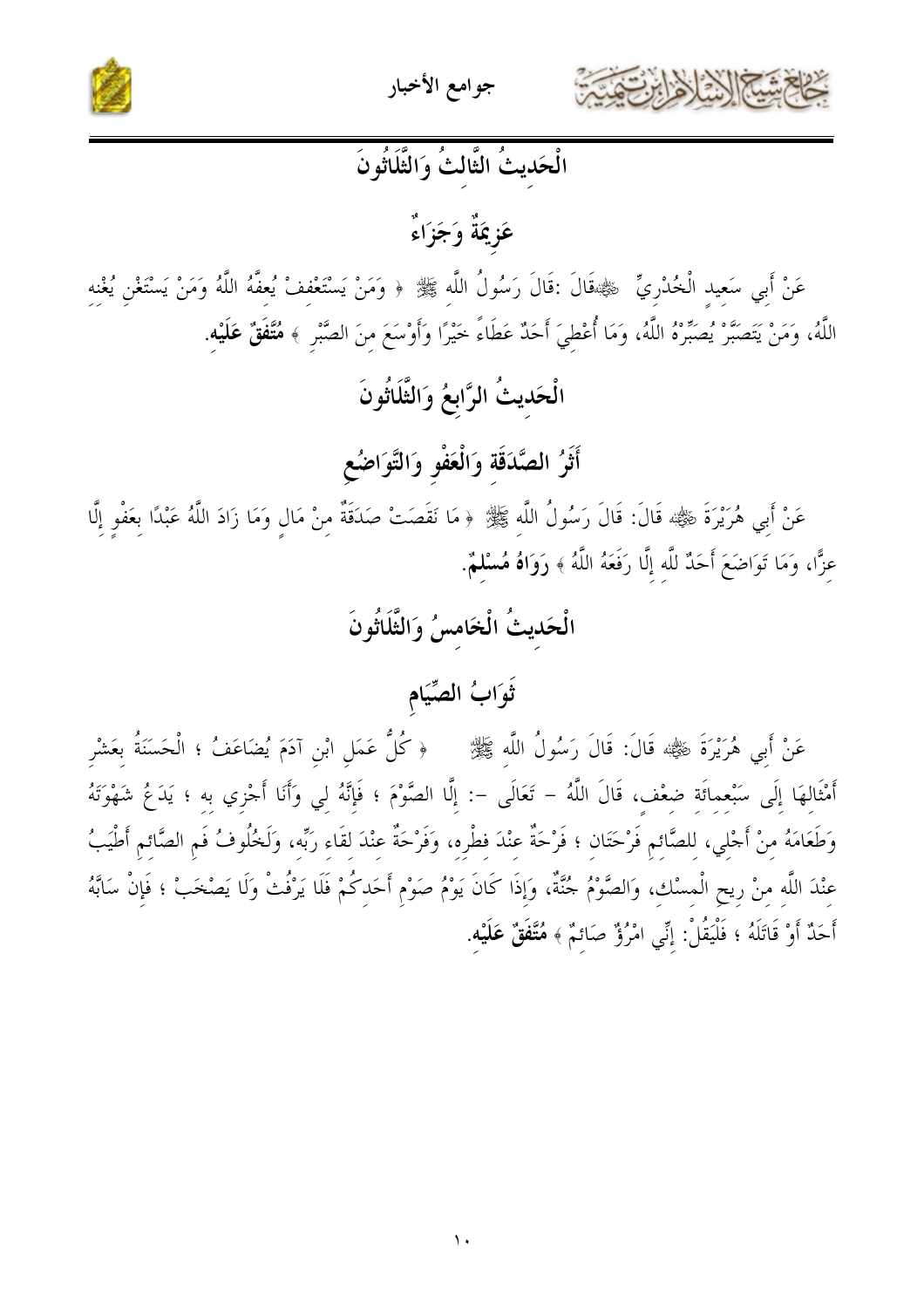





الْحَديثُ السَّادسُ وَالثَّلَاثُونَ

صفَةُ الْأَوْليَاء

عَنْ أَبِي هُرَيْرَةَ ﷺ قَالَ: قَالَ رَسُولُ اللَّهِ ﷺ ﴿ إِنَّ اللَّهَ قَالَ: مَنْ عَادَى لِي وَلَيًّا فَقَدْ آذَنْتُهُ بِالْحَرْبِ وَمَا تَقَرَّبَ إِلَيَّ عَبْدي بشَيْء أَحَبَّ إِلَيَّ ممَّا افْتَرَضْتُ عَلَيْه، وَمَا يَزَالُ عَبْدي يَتَقَرَّبُ إلَيَّ بالنَّوَافل حَتَّى أُحبَّهُ، فَإِذَا أَحْبَبْتُهُ، كُنْتُ سَمْعَهُ الَّذي يَسْمَعُ به، وَبَصَرَهُ الَّذي يُبْصِرُ به، وَيَدَهُ الَّتي يَبْطُشُ بهَا، وَرجْلَهُ الَّتي يَمْشي بهَا، وَلَئنْ سَأَلَني لَأُعْطِيَنَّهُ، وَلَئنْ اسْتَعَاذَني لَأُعِيذَنَّهُ، وَمَا تَرَدَّدْتُ عَنْ شَيْءٍ أَنَا فَاعِلُهُ تَرَدُّدي عَنْ قَبْضٍ نَفْسٍ الْمُؤمِنِ، يَكْرَهُ الْمَوْتَ، وَأَكْرَهُ مَسَاءَتَهُ، وَلَا بُدَّ لَهُ مِنْهُ ﴾ رَوَاهُ الْمُخَارِيُّ.

الْحَديثُ السَّابعُ وَالثَّلَاثُونَ

#### أَثَرُ الصِّدْق في الْمُعَامَلَة

عَنْ حَكيم بْنِ حزَام ﷺ قَالَ: قَالَ رَسُولُ اللَّه ﷺ ﴿ الْبَيِّعَانِ بِالْخِيَارِ مَا لَمْ يَتَفَرَّقَا ؛ فَإِنْ صَدَقَا وَبَيَّنَا، بُوركَ لَهُمَا في بَيْعهمَا، وَإِنْ كَذَبَا وَكَتَمَا مُحقَتْ بَرَكَةُ بَيْعهمَا ﴾ مُتَّفَقٌ عَلَيْه.

الْحَديثُ الثَّامنُ وَالثَّلَاثُونَ

#### النَّهْيُ عَنْ بَيْعِ الْغَرَرِ

عَنْ أَبِي هُرَيْرَةَ ﷺ قَالَ: ﴿ نَهَى رَسُولُ اللَّهِ ﷺ عَنْ بَيْعِ الْحَصَاةِ وَعَنْ بَيْعِ الْغَرَرِ ﴾ **رَوَاهُ مُسْلِمٌ**.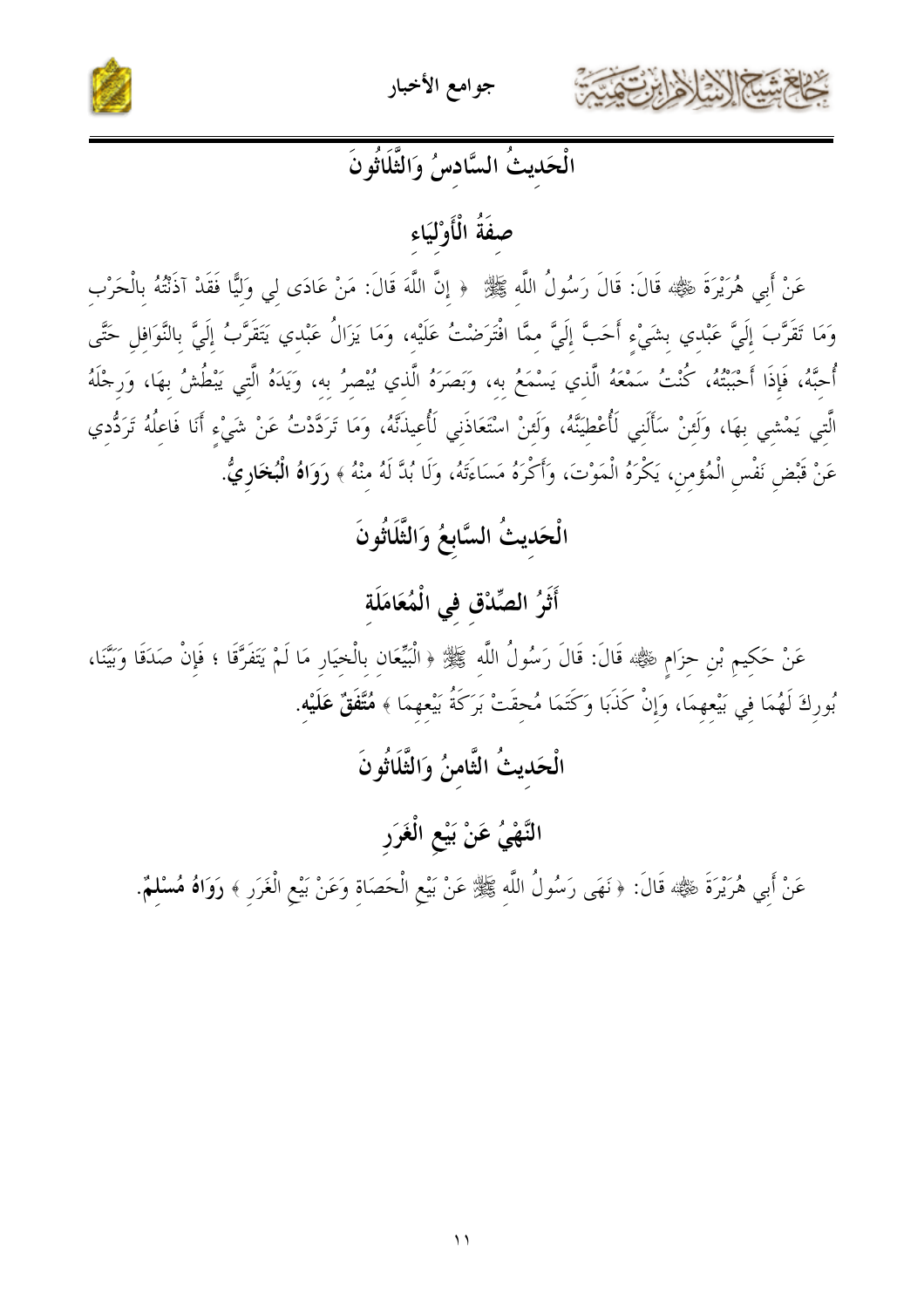





الْحَديثُ التَّاسعُ وَالثَّلَاثُونَ

أَنْوَاعُ الصُّلْح

عَنْ عَمْرِو بْنِ عَوْفٍ الْمُزَنِيِّ ﷺ عَنِ النَّبِيِّ ﷺ قَالَ: ﴿ الصُّلْحُ حَائِزٌ بَيْنَ الْمُسْلِمِينَ، إِلَّا صُلْحًا حَرَّمَ حَلَالًا، أَوْ أَحَلَّ حَرَامًا، وَالْمُسْلِمُونَ عَلَى شُرُوطِهِمْ، إِلَّا شَرْطًا حَرَّمَ حَلَالًا، أَوْ أَحَلَّ حَرَامًا ﴾ رَوَاهُ أَهْلُ السُّنَنِ إلَّا النَّسَائيَّ.

- الْحَديثُ الْأَرْبَعُونَ
- حُسْنُ الْوَفَاء وَاللسْتيفَاء

عَنْ أَبِي هُرَيْرَةَ ﷺ قَالَ: قَالَ رَسُولُ اللَّهِ ﷺ ﴿مَطْلُ الْغَنِيِّ ظُلْمٌ وَإِذَا أُتْبِعَ أَحَدُكُمْ عَلَى مَلِيءِ ؛ فَلْيَتْبَعْ ﴾ مُتَّفَقٌ عَلَيْه.

الْحَديثُ الْحَادي وَالْأَرْبَعُونَ

#### رَدُّ الْحُقُوق

عَنْ سَمُرَةَ بْنِ جُنْدَبِ ﷺ، قَالَ: قَالَ رَسُولُ اللَّهِ ﷺ ﴿ عَلَى الْيَدِ مَا أَخَذَتْ، حَتَّى تُؤَدِّيهُ ﴾ رَوَاهُ أَهْلُ السُّنَن إلَّا النَّسَائيَّ.

الْحَديثُ الثَّاني وَالْأَرْبَعُونَ

#### أَحْكَامُ الشُّفْعَة

عَنْ حَابر بْن عَبْد اللَّه – رَضِيَ اللَّهُ عَنْهُمَا – قَالَ: ﴿ قَضَى رَسُولُ اللَّهِ ﷺ بِالشُّفْعَةِ فِي كُلِّ مَا لَمْ يُقْسَمْ، فَإِذَا وَقَعَتِ الْحُدُودُ، وَصُرِّفَتِ الطُّرُقُ، فَلَا شُفْعَةَ ﴾ رَوَاهُ الْمُخَارِيُّ.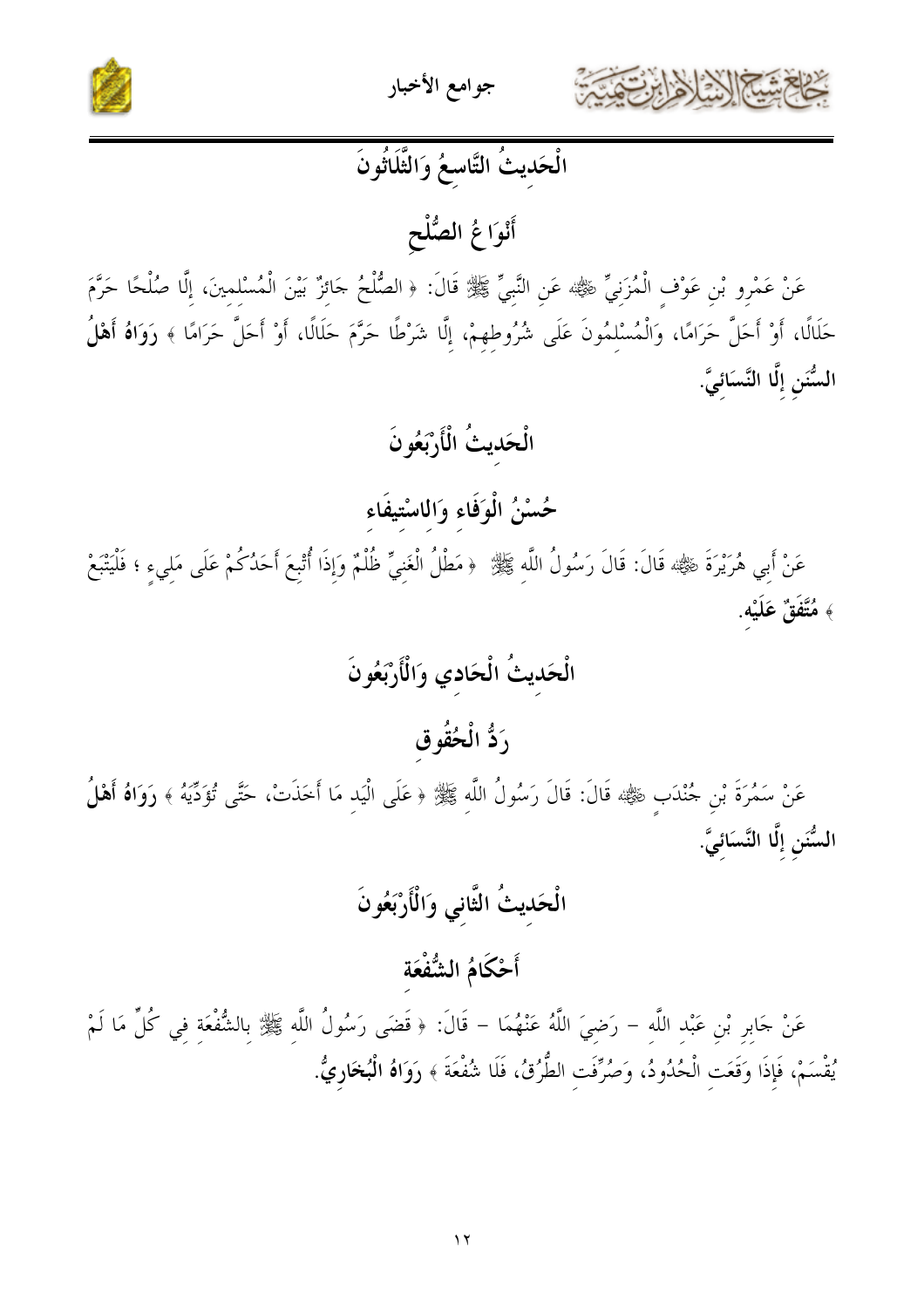





#### الْحَديثُ الثَّالثُ وَالْأَرْبَعُونَ

#### بَرَكَةُ الشَّركَة الصَّادقَة

عَنْ أَبِي هُرَيْرَةَ ﷺ قَالَ: قَالَ رَسُولُ اللَّهِ ﷺ ﴿ يَقُولُ اللَّهُ – تَعَالَى –: أَنَا ثَالِثُ الشَّرِيكَيْنِ مَا لَمْ يَخُنْ أَحَدُهُمَا صَاحِبَهُ ؛ فَإِذَا خَانَهُ خَرَجْتُ مِنْ بَيْنِهِمَا ﴾ رَوَاهُ أَبُو دَاوُدَ.

## الْحَديثُ الرَّابعُ وَالْأَرْبَعُونَ

ثَوَابُ الْعَمَلِ النَّافعِ في الدُّنْيَا وَالْآخرَة

عَنْ أَبِي هُرَيْرَةَ ﷺ، قَالَ: قَالَ رَسُولُ اللَّه ﷺ ﴿ إِذَا مَاتَ الْعَبْدُ انْقَطَعَ عَمَلُهُ إِلَّا منْ ثَلَاث ؛ صَدَقَة حَارِيَةِ، أَوْ عِلْمِ يُنْتَفَعُ بِهِ، أَوْ وَلَدِ صَالِحٍ يَدْعُو لَهُ ﴾ رَوَاهُ مُسْلِمٌ.

#### الْحَديثُ الْخَامسُ وَالْأَرْبَعُونَ

## التَّمَلُّكُ بالسَّبْق

عَنْ أَسْمَرَ بْنِ مُضَرِّسٍ: أنَّ رَسُولَ اللَّهِ ﷺ قَالَ: ﴿ مَنْ سَبَقَ إِلَى مَا لَمْ يَسْبِقْ إِلَيْهِ مُسْلِمٌ فَهُوَ لَهُ ﴾ رَوَاهُ أَبُو دَاوُدَ.

## الْحَديثُ السَّادسُ وَالْأَرْبَعُونَ أَحْكَامُ الْمَوَارِيث

عَنِ ابْنِ عَبَّاسٍ – رَضِيَ اللَّهُ عَنْهُمَا – قَالَ: قَالَ رَسُولُ اللَّهِ ﷺ ﴿ أَلْحِقُوا الْفَرَائِضَ بِأَهْلِهَا فَمَا بَقِيَ فَهُوَ لِأَوْلَى رَجُلٍ ذَكَرٍ ﴾ مُتَّفَقٌ عَلَيْه.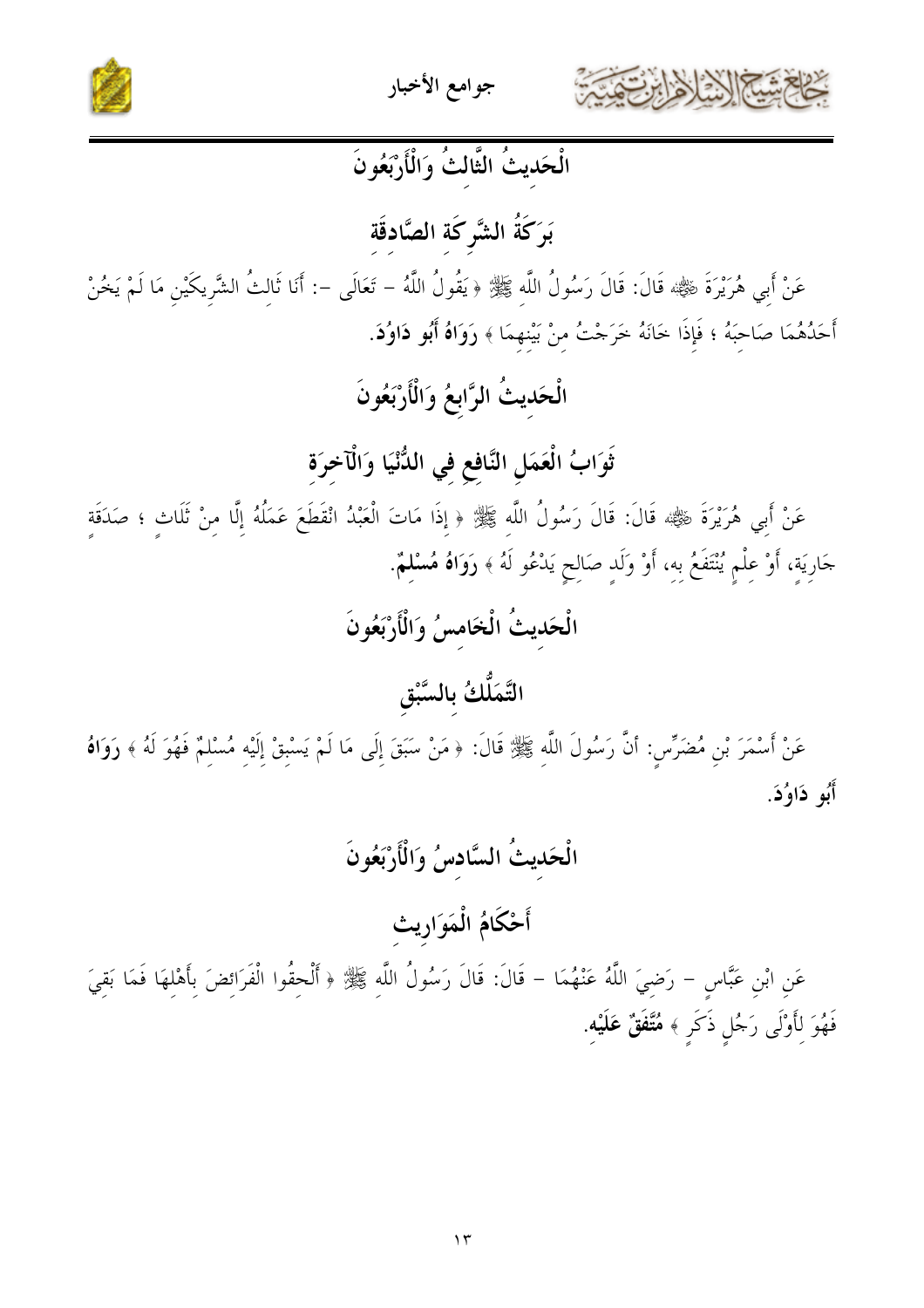





## الْحَديثُ السَّابعُ وَالْأَرْبَعُونَ

لَا وَصَيَّةَ لوَارث

عَنْ أَبِي أُمَامَةَ الْبَاهِلِيِّ ﷺ، قَالَ: سَمِعْتُ رَسُولَ اللَّهِ ﷺ يَقُولُ: ﴿ إِنَّ اللَّهَ قَدْ أَعْطَى كُلَّ ذي حَقٌّ حَقُّهُ ؛ فَلَا وَصِيَّةَ لِوَارِثٍ ﴾ رَوَاهُ أَبُو دَاوُدَ وَالتِّرْمذيُّ وَابْنُ مَاجَهْ.

الْحَديثُ الثَّامنُ وَالْأَرْبَعُونَ

ثَلَاثَةٌ اللَّهُ في عَوْنهمْ

عَنْ أَبِي هُرَيْرَةَ ﷺ قَالَ: قَالَ رَسُولُ اللَّه ﷺ ﴿ ثَلَاثَةٌ حَقٌّ عَلَى اللَّه فَخَلْلٌ عَوْنُهُمُ ؛ الْمُكَاتَبُ يُرِيدُ الْأَدَاءَ، وَالْمُتَزَوِّجُ يُرِيدُ الْعَفَافَ، وَالْمُجَاهِدُ فِي سَبِيلِ اللَّهِ ﴾ رَوَاهُ أَهْلُ السُّنَنِ إلَّا النَّسَائِيَّ. الْحَديثُ التَّاسِعُ وَالْأَرْبَعُونَ

#### الْمُحَرَّمَاتُ منَ الرَّضَاعَة

عَنْ عَائِشَةَ – رَضِيَ اللَّهُ عَنْهَا – قَالَتْ: قَالَ رَسُولُ اللَّهِ ﷺ ﴿ يَحْرُمُ مِنَ الرَّضَاعَةِ مَا يَحْرُمُ مِنَ الْوِلَادَةِ ﴾ مُتَّفَقٌّ عَلَيْه.

#### الْحَديثُ الْخَمْسُونَ

#### حُسْنُ مُعَاشَرَة الزَّوْجَة

عَنْ أَبِي هُرَيْرَةَ ﷺ قَالَ: قَالَ رَسُولُ اللَّهِ ﷺ ﴿ لَا يَفْرَكْ مُؤْمِنٌ مُؤِمْنَةً ؛ إِنْ كَرِهَ مِنْهَا خُلُقًا، رَضِيَ منْهَا آخَرَ ﴾ رَوَاهُ مُسْلَمٌ.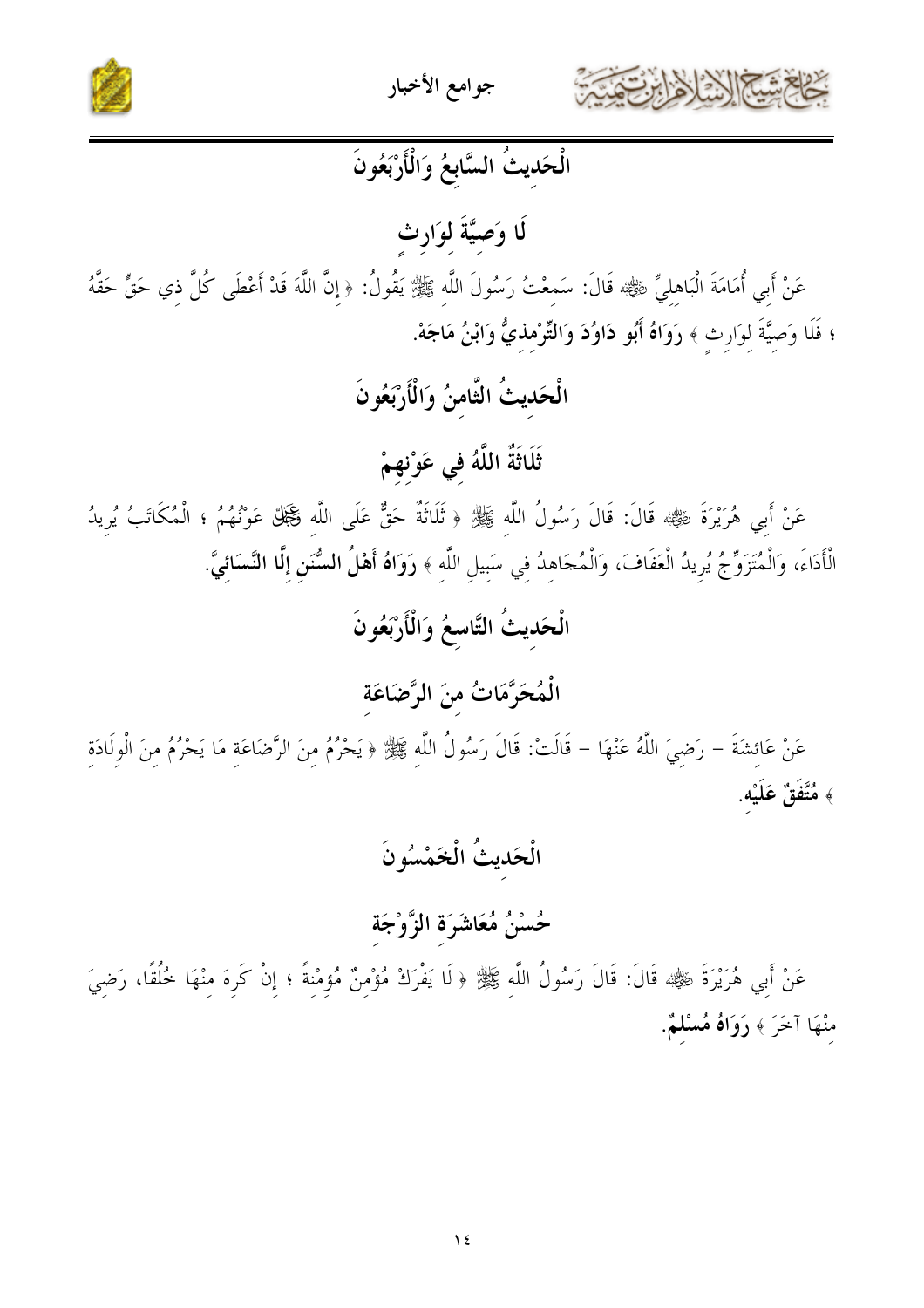





الْحَديثُ الْحَادي وَالْخَمْسُونَ

النَّهْىُ عَنْ سُؤَالِ الْإِمَارَة

عَنْ عَبْدِ الرَّحْمَنِ بْنِ سَمُرَةَ ﷺ قَالَ: ﴿ قَالَ لِي رَسُولُ اللَّهِ ﷺ يَا عَبْدَ الرَّحْمَنِ بنَ سَمُرَةَ لَا تَسْأَلِ الْإِمَارَةَ ؛ فَإِنَّكَ إِنْ أُوتِيتَهَا وُكِلْتَ إِلَيْهَا، وَإِنْ أُوتِيتَهَا مِنْ غَيْرِ مَسْأَلَةٍ، أُعِنْتَ عَلَيْهِا، وَإِذَا حَلَفْتَ عَلَى يَمِينِ، فَرَأَيْتَ غَيْرَهَا خَيْرًا مِنْهَا، فَائْتِ الَّذِي هُوَ خَيْرٌ ﴾ مُتَّفَقٌ عَلَيْهِ.

الْحَديثُ الثَّاني وَالْخَمْسُونَ

#### الْوَفَاءُ بنَذْرِ الطَّاعَة

عَنْ عَائشَةَ – رَضيَ اللَّهُ عَنْهَا – قَالَتْ: قَالَ رَسُولُ اللَّه ﷺ ﴿ مَنْ نَذَرَ أَنْ يُطِيعَ اللَّهَ فَلْيُطِعْهُ وَمَنْ نَذَرَ أَنْ يَعْصِيَ اللَّهَ فَلَا يَعْصِهِ ﴾ رَوَاهُ الْبُخَارِيُّ.

## الْحَديثُ الثَّالثُ وَالْخَمْسُونَ

#### الْمُؤمنُونَ إخْوَةٌ

عَنْ عَليٍّ رَضِّيًّا قَالَ: قَالَ رَسُولُ اللَّه ﷺ ﴿ الْمُسْلَمُونَ تَتَكَافَأُ دمَاؤُهُمْ وَيَسْعَى بذمَّتهمْ أَدْنَاهُمْ، وَيَرُدُّ عَلَيْهِمْ أَقْصَاهُمْ، وَهُمْ يَدٌ عَلَى مَنْ سِوَاهُمْ، أَلَا لَا يُقْتَلُ مُسْلِمٌ بِكَافِرٍ، وَلَا ذُو عَهْد في عَهْدِه ﴾ رَوَاهُ أَبُو دَاوُدَ وَالنَّسَائِيُّ، وَرَوَاهُ ابْنُ مَاجَهْ عَنِ ابْنِ عَبَّاسٍ.

#### الْحَديثُ الرَّابعُ وَالْخَمْسُونَ

## التَّخَصُّصُ في الْمهَن

عَنْ عَمْرِو بْنِ شُعَيْبٍ عَنْ أَبِيهِ عَنْ حَدِّهِ: أَنَّ رَسُولَ اللَّهِ ﷺ قَالَ: ﴿مَنْ تَطَبَّبَ وَلَمْ يُعْلَمْ منْهُ طبٌّ ؛ فَهُوَ ضَامنٌ ﴾ رَوَاهُ أَبُو دَاوُدَ وَالنَّسَائيُّ.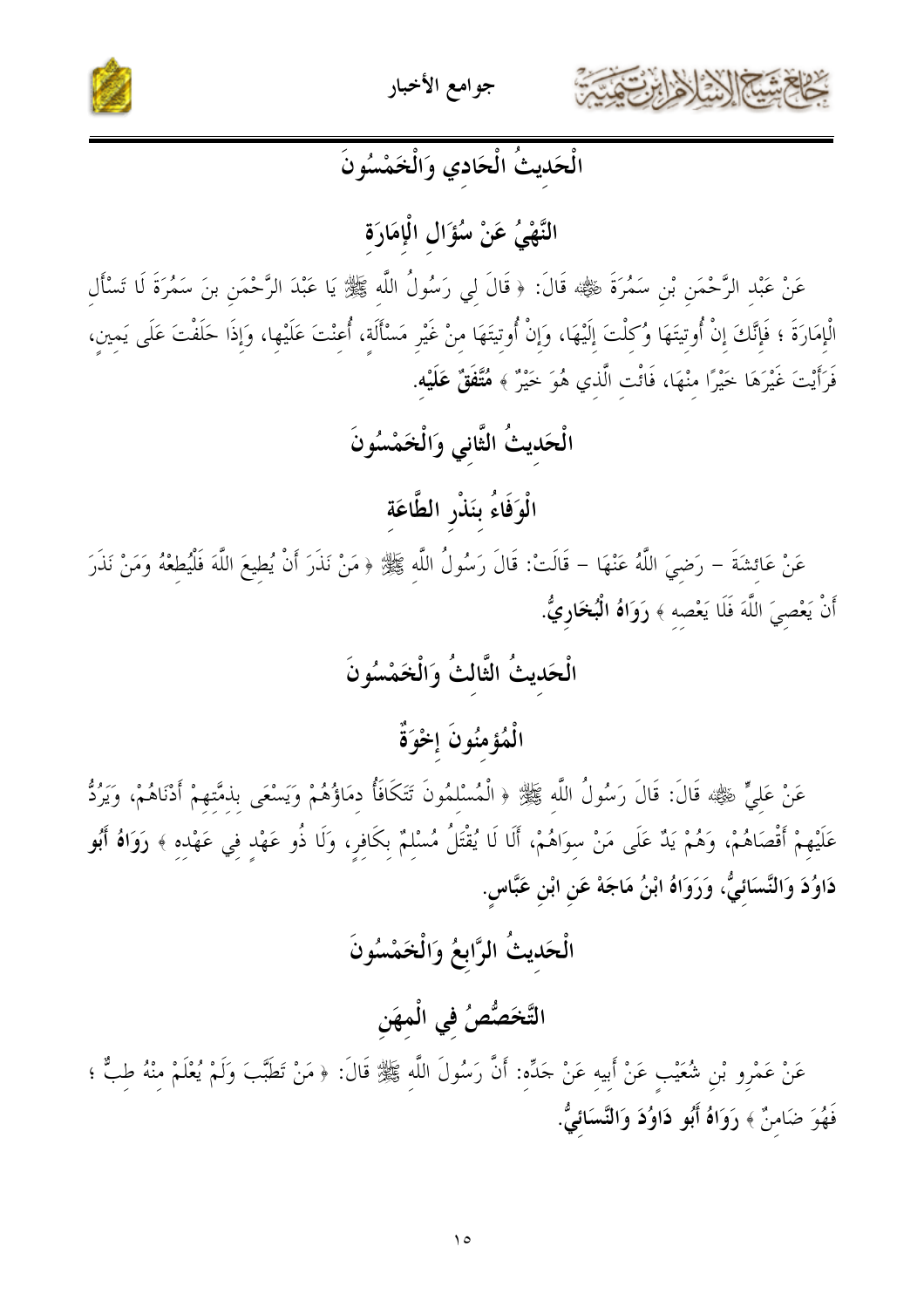





الْحَديثُ الْخَامسُ وَالْخَمْسُونَ

دَرْءُ الْحُدُود بالشُّبُهَات

عَنْ عَائشَةَ – رَضيَ اللَّهُ عَنْهَا – قَالَتْ: قَالَ رَسُولُ اللَّهِ ﷺ ﴿ ادْرَءُوا الْحُدُودَ عَنِ الْمُسْلِمِينَ مَا اسْتَطَعْتُمْ ؛ فَإِنْ كَانَ لَهُ مَخْرَجٌ، فَخَلُّوا سَبِيلَهُ ؛ فَإِنَّ الْإِمَامَ أَنْ يُخْطِئَ فِي الْعَفْوِ، خَيْرٌ مِنْ أَنْ يُخْطِئَ فِي الْعُقُوبَة ﴾ رَوَاهُ التِّرْمِذِيُّ مَرْفُوعًا وَمَوْقُوفًا.

الْحَديثُ السَّادسُ وَالْخَمْسُونَ

#### لَا طَاعَةَ في الْمَعْصيَة

عَنْ عَلِيٍّ ﷺ، قَالَ: قَالَ رَسُولُ اللَّهِ ﷺ ﴿ لَا طَاعَةَ فِي مَعْصِيةِ إِنَّمَا الطَّاعَةُ فِي الْمَعْرُوفِ ﴾ مُتَّفَقٌ عَلَيْهِ. الْحَديثُ السَّابِعُ وَالْخَمْسُونَ

ثَوَابُ اللجْتهَاد في الْقَضَاء

عَنْ عَبْدِ اللَّهِ بْنِ عَمْرِو، وَأَبِي هُرَيْرَةَ – رَضِيَ اللَّهُ عَنْهُمَا – قَالَا: قَالَ رَسُولُ اللَّه ﷺ ﴿ إِذَا حَكَمَ الْحَاكِمُ فَاحْتَهَدَ وَأَصَابَ، فَلَهُ أَجْرَانِ وَإِذَا حَكَمَ فَاحْتَهَدَ فَأَخْطَأَ، فَلَهُ أَجْرٌ وَاحِدٌ ﴾ هُتَّفَقٌ عَلَيْهِ.

# الْحَديثُ الثَّامنُ وَالْخَمْسُونَ

## أُصُولُ التَّقَاضى

عَنِ ابْنِ عَبَّاسٍ – رَضِيَ اللَّهُ عَنْهُمَا – قَالَ: قَالَ رَسُولُ اللَّهِ ﷺ ﴿ لَوْ يُعْطَى النَّاسُ بِدَعْوَاهُمْ لَادَّعَى رِجَالٌ دِمَاءَ قَوْمٍ وَأَمْوَالَهُمْ، وَلَكِنِ الْيَمِينُ عَلَى الْمُلَّعَى عَلَيْهِ ﴾ رَوَاهُ مُسْلمٌ.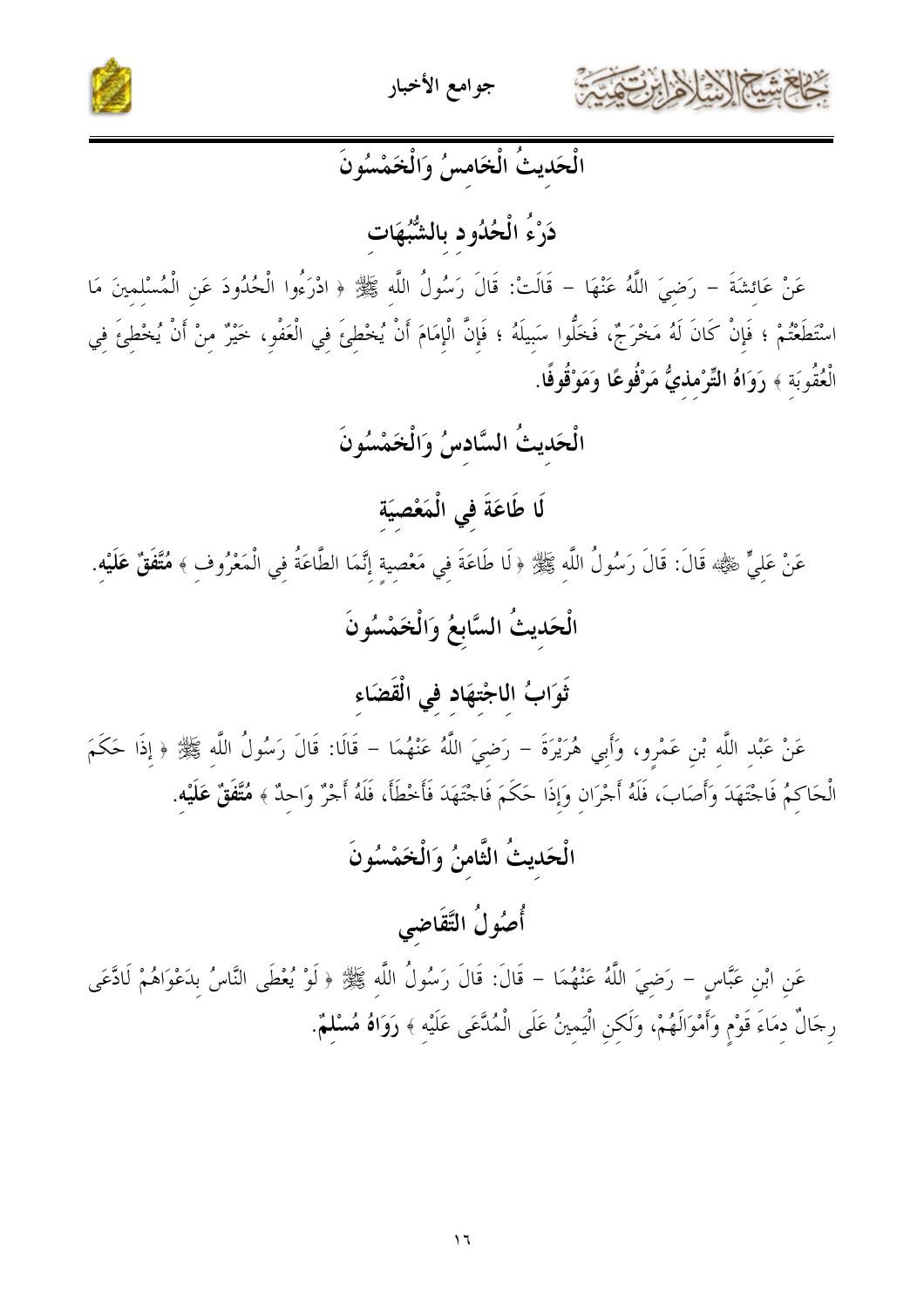





الْحَديثُ التَّاسعُ وَالْخَمْسُونَ

قَوَادحُ الشَّهَادَة

عَنْ عَائِشَةَ – رَضِيَ اللَّهُ عَنْهَا –، – مَرْفُوعًا –: ﴿ لَا تَجُوزُ شَهَادَةُ خَائِنٍ وَلَا خَائنَة وَلَا مَجْلُودِ حَلًّا، وَلَا ذِي غِمْرِ عَلَى أَخِيهِ، وَلَا ظَنِينِ فِي وَلَاءِ، وَلَا قَرَابَةِ، وَلَا الْقَانِعِ مِنْ أَهْلِ الْبَيْتِ ﴾ رَوَاهُ التَّوْمِذِيُّ.

الْحَديثُ السِّـــتُّونَ

#### اللَّبْحُ وَأَدَاتُهُ

عَنْ رَافع بْن خَديج رَهْيُّه قَالَ: ﴿ قُلْتُ: يَا رَسُولَ اللَّه، إِنَّا لَاقُوا الْعَدُوِّ غَدًا، وَلَيْسَ مَعَنَا مُدًى أَفَنَذْبَحُ بِالْقَصَبِ ؟ قَالَ: مَا أَنْهَرَ الدَّمَ، وَذُكرَ اسْمُ اللَّه عَلَيْه فَكُلْ، لَيْسَ السِّنَّ وَالظُّفُرَ، وَسَأُحَدِّثُكَ عَنْهُ ؛ أَمَّا السِّنُّ فَعَظْمٌ، وَأَمَّا الظُّفْرُ فَمُلَى الْحَبَشَةِ وَأَصَبْنَا نَهْبَ إِبلِ وَغَنَمٍ، فَنَلَّ مِنْهَا بَعِيرٌ، فَرَمَاهُ رَجُلٌ بِسَهْمٍ فَحَبَسَهُ، فَقَالَ رَسُولُ اللَّه ﷺ إِنَّ لهَذه أَوَابِدَ كَأَوَابِدِ الْوَحْشِ، فَإِذَا غَلَبَكُمْ مِنْهَا شَيْءٌ، فَافْعَلُوا بِهِ هَكَذَا ﴾ مُتَّفَقٌ عَلَيْه.

الْحَديثُ الْحَادي وَالسِّـــُّونَ

الْإِحْسَانُ في الذَّبْح

عَنْ شَدَّادٍ بْنِ أَوْسٍ ﷺ، أَنَّ رَسُولَ اللَّهِ ﷺ قَالَ: ﴿ إِنَّ اللَّهَ كَتَبَ الْإِحْسَانَ عَلَى كُلِّ شَيْءٍ فَإِذَا قَتَلْتُمْ ؛ فَأَحْسِنُوا الْقتْلَةَ، وَإِذَا ذَبَحْتُمْ ؛ فَأَحْسِنُوا الذُّبْحَةَ، وَلْيُحِدَّ أَحَدُكُمْ شَفْرَتَهُ، وَلْيُرحْ ذَبيحَتَهُ ﴾ رَوَاهُ مُسْلمٌ.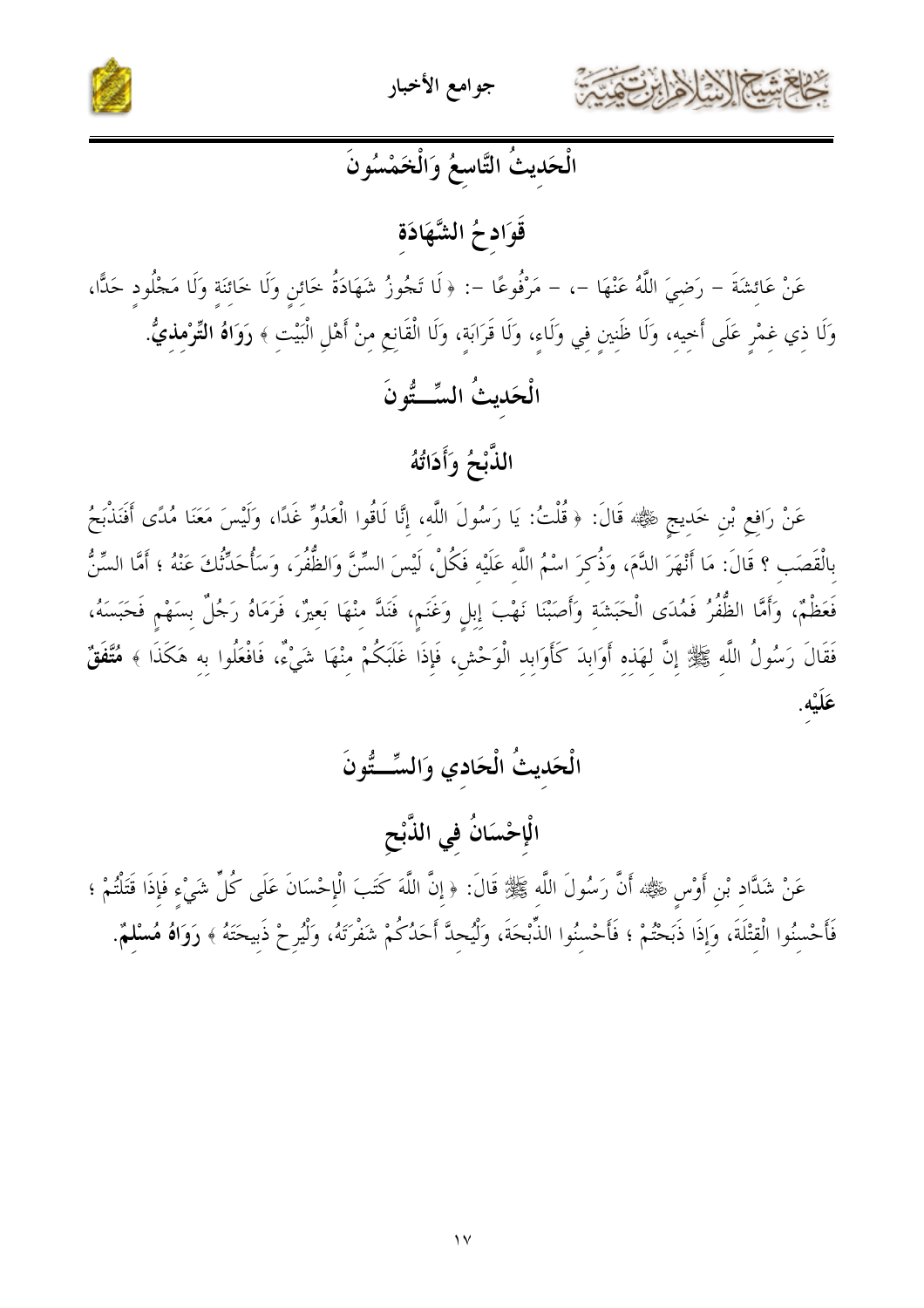

جوامع الأخبار



الْحَديثُ الثَّاني وَالسِّــتُّونَ اللَّحُومُ الْمُحَرَّمَةُ عَنْ جَابِرٍ بْنِ عَبْدِ اللَّهِ – رَضِيَ اللَّهُ عَنْهُمَا – قَالَ: ﴿ حَرَّمَ رَسُولُ اللَّهِ ﷺ يَوْمَ خَيْبَرَ الْحُمُرَ الْإِنْسِيَّةَ وَلُحُومَ الْبِغَالِ، وَكُلَّ ذِي نَابٍ مِنَ السِّبَاعِ، وَكُلَّ ذِي مِخْلَبٍ مِنَ الطَّيْرِ ﴾ رَوَاهُ القّوْمذيُّ. الْحَديثُ الثَّالتُ وَالسِّــتُّونَ تَحْرِيمُ تَشَبُّه الرِّجَال بالنِّسَاء وَالْعَكْس عَنِ ابْنِ عَبَّاسٍ – رَضيَ اللَّهُ عَنْهُمَا – قَالَ: قَالَ رَسُولُ اللَّه ﷺ ﴿ لَعَنَ اللَّهُ الْمُتَشَبِّهِينَ منَ الرِّجَال بالنِّسَاءِ وَالْمُتَشَبِّهَاتِ مِنَ النِّسَاءِ بالرِّحَالِ ﴾ رَوَاهُ الْمُخَارِيُّ. الْحَدِيثُ الرَّابعُ وَالسِّـــُّونَ لكُلِّ دَاء دَوَاءٌ عَنْ أَبِي هُرَيْرَةَ ﷺ، قَالَ: قَالَ رَسُولُ اللَّهِ ﷺ ﴿مَا أَنْزَلَ اللَّهُ دَاءً إِلَّا أَنْزَلَ لَهُ شفَاءً ﴾ رَوَاهُ الْمُخَارِيُّ. الْحَديثُ الْخَامسُ وَالسِّـــتُّونَ الرُّؤْيَا وَمَا يَتَعَلَّقُ بِهَا عَنْ أَبِي قَتَادَةَ ﷺ قَالَ: قَالَ رَسُولُ اللَّه ﷺ ﴿ الرُّوْيَا الصَّالِحَةُ مِنَ اللَّهِ وَالْحُلْمُ مِنَ الشَّيْطَانِ ؛ فَإِذَا

رَأَى أَحَدُكُمْ مَا يُحِبُّ فَلَا يُحَدِّثْ بِهِ إِلَّا مَنْ يُحِبُّ، وَإِذَا رَأَى مَا يَكْرَهُ فَلْيَتَعَوَّذْ باللَّهِ مِنْ شَرِّهَا وَمِنْ شَرٍّ الشَّيْطَانِ، وَلْيَتْفِلْ ثَلَاثًا، وَلَا يُحَدِّثْ بِهَا أَحَدًا، فَإِنَّهَا لَنْ تَضُرَّهُ ﴾ مُتَّفَقٌ عَلَيْه.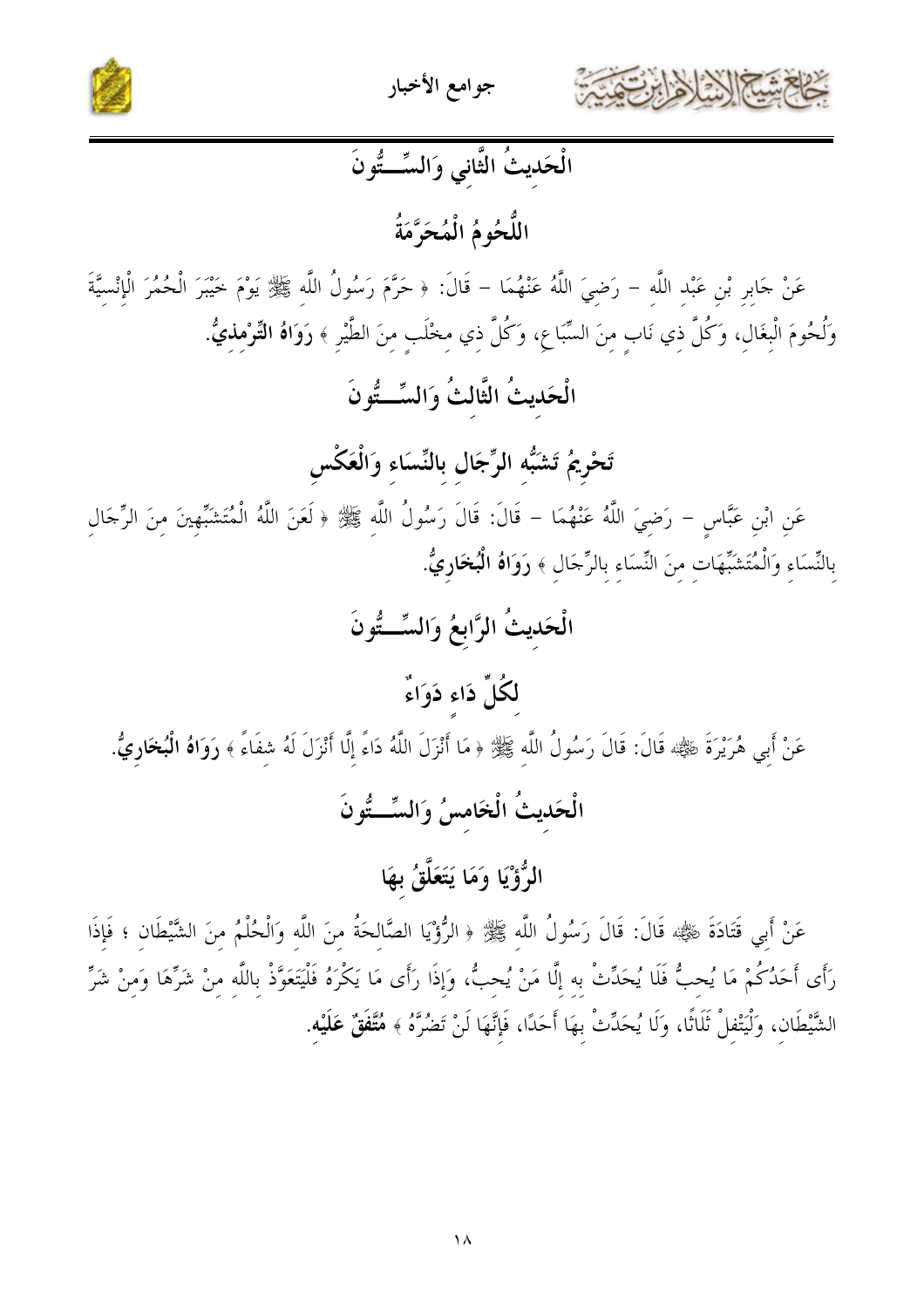





الْحَديثُ السَّادسُ وَالسِّـــتُّونَ

حُسْنُ إسْلَامِ الْمَرْء

عَنْ عَلِيٍّ بْنِ الْحُسَيْنِ – رَحِمَهُ اللَّهُ –، قَالَ: قَالَ رَسُولُ اللَّهِ ﷺ ﴿مِنْ حُسْنِ إِسْلَامِ الْمَرْءِ تَرْكُهُ مَا لَا يَعْنِيه ﴾ رَوَاهُ مَالكٌ وَأَحْمَدُ.

وَرَوَاهُ ابْنُ مَاجَهْ عَنْ أَبِي هُرَيْرَةَ، ورَوَاهُ التِّرْمِذِيُّ عَنْ عَلِيِّ بْنِ الْحُسَيْنِ وَعَنْ أَبِي هُرَيْرَةَ.

الْحَديثُ السَّابعُ وَالسِّـــُّونَ

#### الْأَدَبُ الْحَسَنُ

عَنْ أَيُّوبَ بْنِ مُوسَى بْنِ عَمْرِو بْنِ سَعِيدِ بْنِ الْعَاصِ، عَنْ أَبِيهِ عَنْ حَدِّهِ أَنَّ رَسُولَ اللّهِ ﷺ قَالَ: ﴿ مَا نَحَلَ وَالِدٌ وَلَدَهُ مِنْ نُحْلِ أَفْضَلَ مِنْ أَدَبِ حَسَنٍ ﴾ رَوَاهُ التَّوْمِذِيُّ.

الْحَديثُ الثَّامنُ وَالسِّــتُّونَ

## انْتقَاءُ الْأَصْحَاب

عَنْ أَبِي مُوسَى الْأَشْعَرِيِّ ﷺ قَالَ: قَالَ رَسُولُ اللَّه ﷺ ﴿ مَثَلُ الْحَليسِ الصَّالحِ وَالْحَليس السُّوء ؛ كَحَامل الْمسْك، وَنَافخ الْكير ؛ فَحَاملُ الْمسْك إمَّا أَنْ يُحْذيَكَ، وَإِمَّا أَنْ تَبْتَاعَ منْهُ، وَإِمَّا أَنْ تَجدَ منْهُ رِيحًا طَيِّبَةً، وَنَافِخُ الْكِبِرِ إِمَّا أَنْ يُحْرِقَ ثِيَابَكَ، وِإِمَّا أَنْ تَجِدَ رِيحًا خَبِيتَةً ﴾ مُ**تَّفَقٌ عَلَيْه**ِ.

# الْحَديثُ التَّاسعُ وَالسِّـــتُّونَ

## نَبَاهَةُ الْمُؤْمن

عَنْ أَبِي هُرَيْرَةَ فَيْتًا: قَالَ: قَالَ رَسُولُ اللَّهِ ﷺ ﴿ لَا يُلْدَغُ الْمُؤْمِنُ مِنْ جُحْرِ مَرَّتَيْنِ ﴾ مُتَّفَقٌ عَلَيْهِ.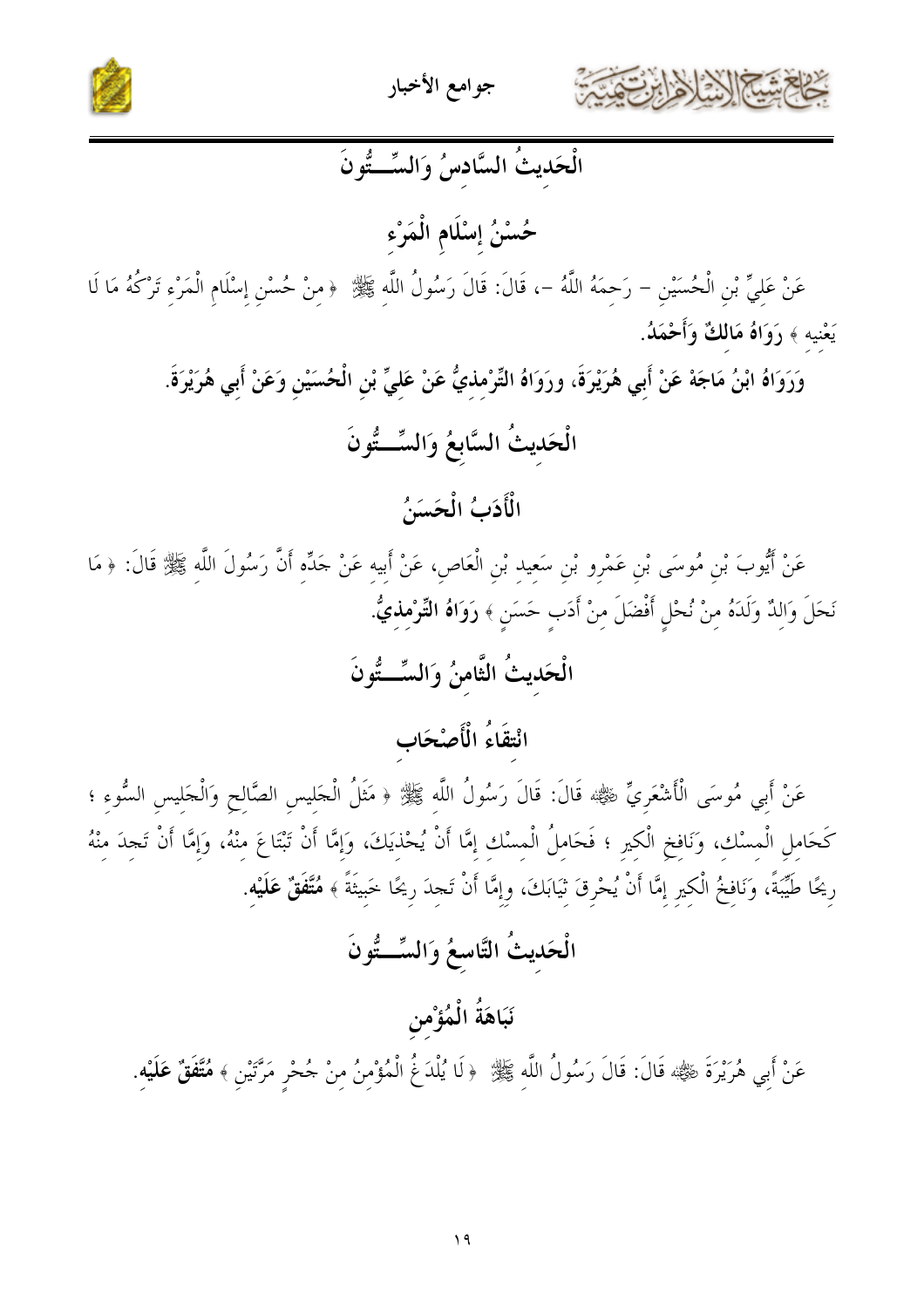





الْحَديثُ السَّبْعُونَ

خصَالُ الْخَيْرِ

عَنْ أَبِي ذَرٍّ الْغِفَارِيِّ ﷺ، قَالَ: قَالَ رَسُولُ اللَّهِ ﷺ ﴿ يَا أَبَا ذَرٍّ، لَا عَقْلَ كَالتَّدْبِيرِ وَلَا وَرَعَ كَالْكَفِّ، وَلَا حَسَبَ كَحُسْنِ الْخُلُقِ ﴾ رَوَاهُ الْبَيْهَقِيُّ فِي شُعَبِ الْإِيمَانِ .

الْحَديثُ الْحَادي وَالسَّبْعُونَ

النَّهْىُ عَنِ الْغَضَبِ

عَنْ أَبِي هُرَيْرَةَ ﷺ، قَالَ: ﴿ حَاءَ رَجُلٌ، فَقَالَ: يَا رَسُولَ اللَّه، أَوْصني ؟ فَقَالَ: لَا تَغْضَبْ – ثُمَّ رَدَّدَ مرَارًا –، فَقَالَ: لَا تَغْضَبْ ﴾ رَوَاهُ الْمُخَارِيُّ.

الْحَديثُ الثَّاني وَالسَّبْعُونَ

#### النَّهْيُ عَنِ الْكبْرِ

عَنْ عَبْدِ اللَّهِ بْنِ مَسْعُودٍ ﷺ، قَالَ: قَالَ رَسُولُ اللَّهِ ﷺ ﴿ لَا يَدْخُلُ الْجَنَّةَ مَنْ كَانَ فِي قَلْبه مثْقَالُ ذَرَّة مِنْ كِبْرٍ فَقَالَ رَجُلٌ: إِنَّ الرَّجُلَ يُحِبُّ أَنْ يَكُونَ ثَوْبُهُ حَسَنًا وَنَعْلُهُ حَسَنَةً ؟ قَالَ: إنَّ اللَّهَ حَميلٌ يُحبُّ الْجَمَالَ، الْكَبْرُ بَطَرُ الْحَقِّ وَغَمْطُ النَّاسِ ﴾ رَوَاهُ مُسْلِمٌ.

## الْحَديثُ الثَّالثُ وَالسَّبْعُونَ

## فَلَاحُ الْمُؤْمن

عَنْ عَبْدِ اللَّهِ بْنِ عَمْرِو ﷺ، قَالَ: قَالَ رَسُولُ اللَّهِ ﷺ ﴿ قَدْ أَفْلَحَ مَنْ أَسْلَمَ، وَرُزِقَ كَفَافًا وَقَنَّعَهُ اللَّهُ بمَا آتَاهُ ﴾ رَوَاهُ مُسْلَمٌ.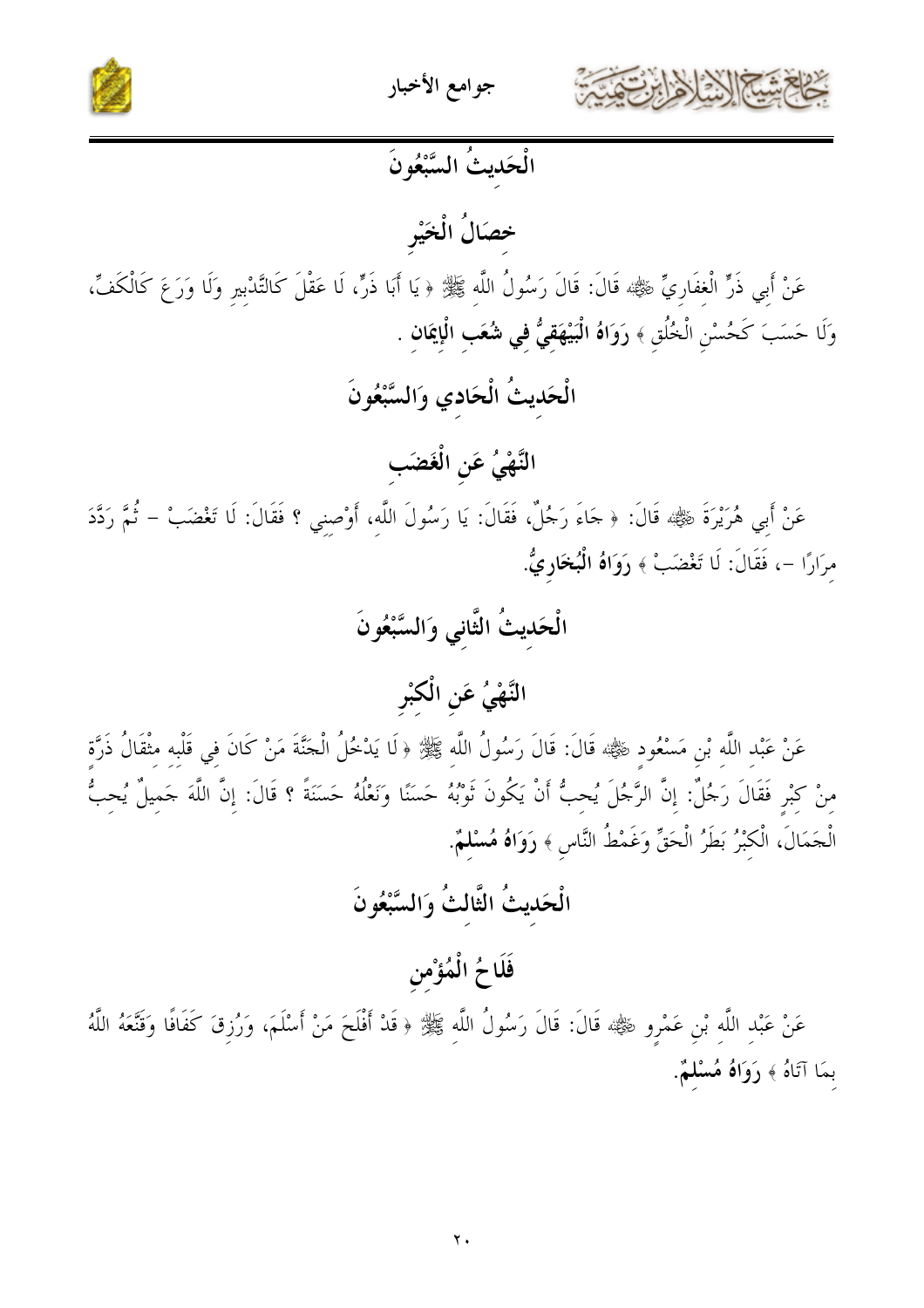





الْحَديثُ الرَّابعُ وَالسَّبْعُونَ

وَصيَّةٌ مُوجَزَةٌ

عَنْ أَبِي أَيُّوبَ الْأَنْصَارِيِّ ﷺ، قَالَ: ﴿ حَاءَ رَجُلٌ إِلَى النَّبِيِّ ﷺ فَقَالَ: يَا رَسُولَ اللَّهِ، عِظْنِي وَأَوْجِزْ ، فَقَالَ: إِذَا قُمْتَ فِي صَلَاتِكَ ؛ فَصَلٍّ صَلَاةَ مُوَدٍّعٍ، وَلَا تَكَلَّمْ بِكَلَامٍ تَعْتَذِرُ مِنْهُ غَدًا، وَاجْمَعِ الْيَأْسَ مِمَّا فِي أَيْدي النَّاس ﴾ رَوَاهُ أَحْمَلُ.

الْحَديثُ الْخَامسُ وَالسَّبْعُونَ

#### احْترَامُ الضُّعَفَاء

عَنْ مُصْعَب بْنِ سَعْد: أَنَّ النَّبِيَّ ﷺ قَالَ: ﴿هَلْ تُنْصَرُونَ وَتُرْزَقُونَ إِلَّا بِضُعَفَائِكُمْ ؟! ﴾ رَوَاهُ الْمُخَارِيُّ. الْحَديثُ السَّادسُ وَالسَّبْعُونَ

قَاتلٌ وَمَقْتُولٌ في الْجَنَّة

عَنْ أَبِي هُرَيْرَةَ ﷺ قَالَ: قَالَ رَسُولُ اللَّهِ ﷺ ﴿ يَضْحَكُ اللَّهُ إِلَى رَجُلَيْنِ يَقْتُلُ أَحَدُهُمَا الْآخَرَ يَدْخُلَانِ الْحَنَّةَ ؛ يُقَاتِلُ هَذَا فِي سَبِيلِ اللَّهِ، فَيُقْتَلُ، ثُمَّ يَتُوبُ اللَّهُ عَلَى الْقَاتِلِ فَيُسْلَمُ فَيُسْتَشْهَدُ ﴾ مُتَّفَقٌ عَلَيْهِ.

الْحَديثُ السَّابعُ وَالسَّبْعُونَ

## النَّهْيُ عَنْ تَمَنِّي الْمَوْت

عَنْ أَنَس ﷺ، قَالَ: قَالَ رَسُولُ اللَّه ﷺ ﴿ لَا يَتَمَنَّيَنَّ أَحَدُكُمُ الْمَوْتَ لضُرٍّ أَصَابَهُ ؛ فَإِنْ كَانَ لَا بُدَّ فَاعِلًا، فَلْيَقُلْ: اللَّهمَّ أَحْيِنِي مَا كَانَتِ الْحَيَاةُ خَيْرًا لِي، وَتَوَفَّنِي إِذَا كَانَتِ الْوَفَاةُ خَيْرًا لِي ﴾ مُتَّفَقٌ عَلَيْهِ.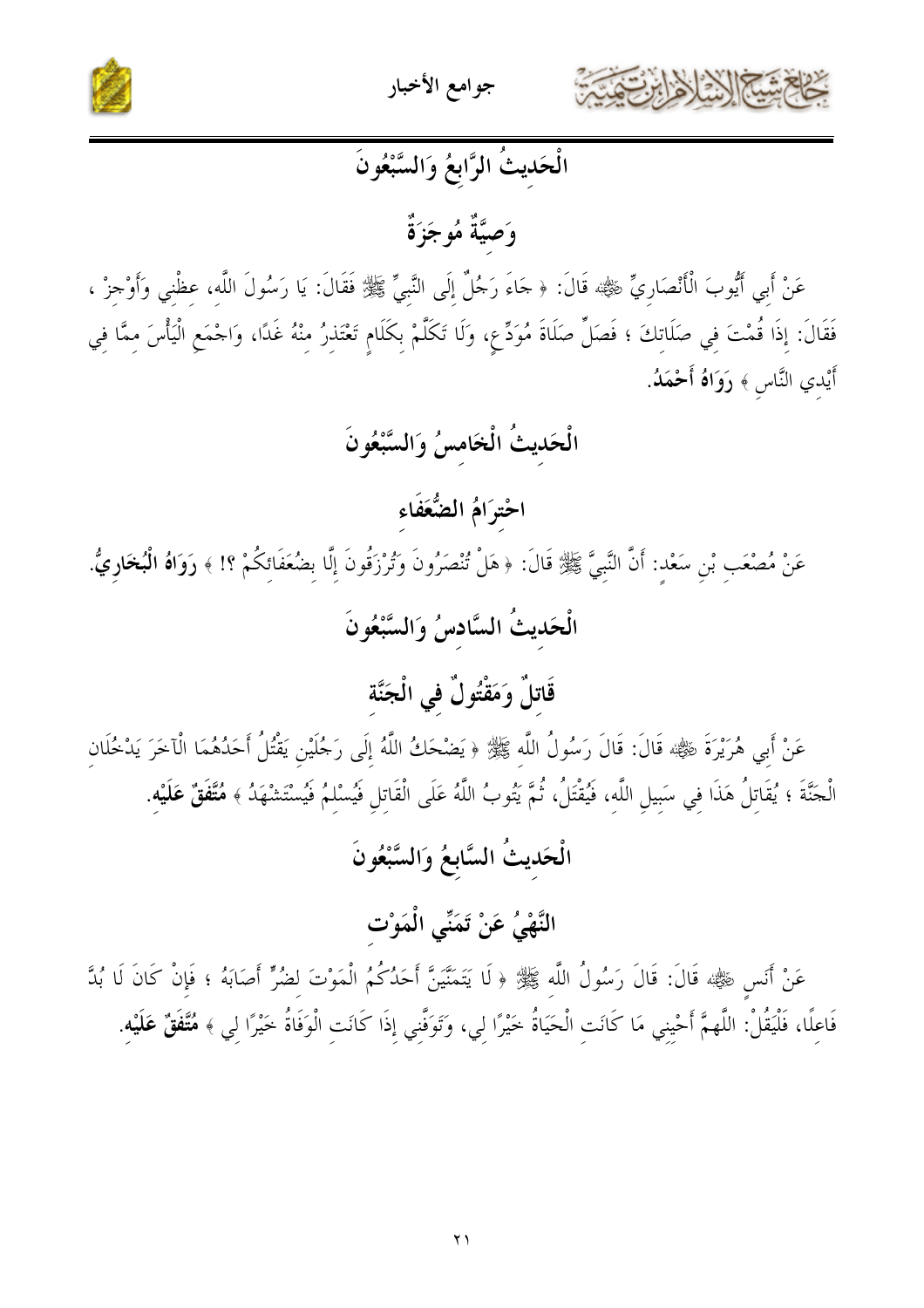





## الْحَديثُ الثَّامنُ وَالسَّبْعُونَ

فتْنَةُ اللُّنْيَا وَالنِّسَاء

عَنْ أَبِي سَعِيدٍ الْخُدْرِيِّ ﷺ، قَالَ: قَالَ رَسُولُ اللَّهِ ﷺ ﴿ إِنَّ الدُّنْيَا حُلْوَةٌ خَضرَةٌ وَإِنَّ اللَّهَ مُسْتَخْلفُكُمْ فِيهَا، فَيَنْظُرُ كَيْفَ تَعْمَلُونَ، فَاتَّقُوا الدُّنْيَا، وَاتَّقُوا النِّسَاءَ، فَإِنَّ أَوَّلَ فِتْنَةِ بْنِي إِسْرَائِيلَ كَانَتْ فِي النِّسَاءِ ﴾ رَوَاهُ مُسْلَمٌّ.

الْحَديثُ التَّاسعُ وَالسَّبْعُونَ

#### شُعَبُ الْإِيمَان

عَنْ أَبِي هُرَيْرَةَ ﷺ، قَالَ: قَالَ رَسُولُ اللَّه ﷺ ﴿ الْإِيمَانُ بِضْعٌ وَسَبْعُونَ – أَوْ بِضْعٌ وَسِتُونَ – شُعْبَةً ؛ أَعْلَاهَا: قَوْلُ لَا إِلَهَ إِلَّا اللَّهُ، وَأَدْنَاهَا: إِمَاطَةُ الْأَذَى عَنِ الطَّرِيقِ، وَالْحَيَاءُ شُعْبَةٌ مِنَ الْإِيمَان ِ ﴾ مُتَّفَقٌ عَلَيْهِ.

الْحَديثُ الثَّمَانُونَ

#### طُرُقُ اتِّقَاء النَّار

عَنْ عَديٍّ بْنِ حَاتمٍ ﷺ قَالَ: قَالَ رَسُولُ اللَّهِ ﷺ ﴿ مَا منْكُمْ منْ أَحَد إِلَّا سَيُكَلِّمُهُ رَبُّهُ لَيْسَ بَيْنَهُ وَبَيْنَهُ تُرْجُمَانٌ ؛ فَيَنْظُرُ أَيْمَنَ منْهُ، فَلَا يَرَى إِلَّا مَا قَدَّمَ، وَيَنْظُرُ بَيْنَ يَدَيْهِ فَلَا يَرَى إِلَّا النَّارَ تِلْقَاءَ وَجْهِهِ، فَاتَّقُوا النَّارَ وَلَوْ بِشِقِّ تَمْرَةٍ، فَمَنْ لَمْ يَجِدْ فَبِكَلِمَةٍ طَيِّبَةٍ ﴾ مُتَّفَقٌ عَلَيْهِ.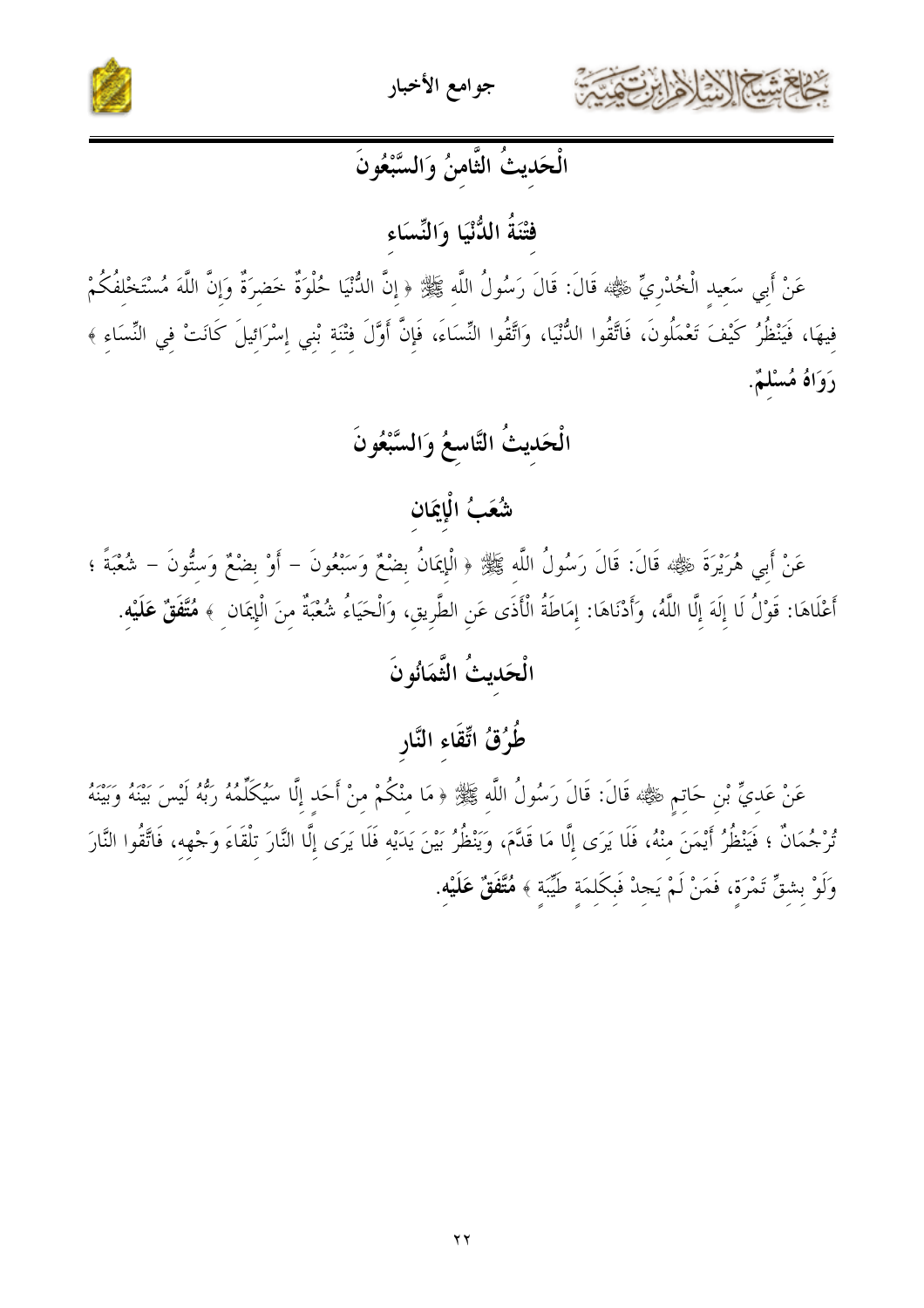





الْحَديثُ الْحَادي وَالثَّمَانُونَ

النَّهْيُ عَنِ اللخْتلَاف

عَنْ أَبِي هُرَيْرَةَ ﷺ، عَنِ النَّبِيِّ ﷺ قَالَ: ﴿ دَعُونِي مَا تَرَكْتُكُمْ ؛ فَإِنَّمَا أَهْلَكَ مَنْ كَانَ قَبْلَكُمْ كَثْرَةُ سُؤَالِهِمْ، وَاحْتِلَافُهُمْ عَلَى أَنْبِيَائِهِمْ، فَإِذَا نَهَيْتُكُمْ عَنْ شَيْءٍ فَاحْتَنِبُوهُ، وَإِذَا أَمَرْتُكُمْ بِأَمْرٍ فَائْتُوا مِنْهُ مَا اسْتَطَعْتُمْ ﴾ هُتَّفَقٌّ عَلَيْه.

الْحَدِيثُ الثَّاني وَالثَّمَانُونَ

#### الرَّحْمَةُ بالْخَلْق

عَنْ حَرِيرِ بْنِ عَبْدِ اللَّهِ ﷺ، قَالَ: قَالَ رَسُولُ اللَّهِ ﷺ ﴿ مَنْ لَا يَرْحَمِ النَّاسَ، لَا يَرْحَمْهُ اللَّهُ ﴾ هُتَّفَقُّ عَلَيْه.

## الْحَديثُ الثَّالتُ وَالثَّمَانُونَ

## صلَةُ الرَّحم

عَنْ أَنَسٍ بْنِ مَالِكٍ ﷺ، قَالَ: قَالَ رَسُولُ اللَّهِ ﷺ ﴿ مَنْ أَحَبَّ أَنْ يُبْسَطَ لَهُ فِي رِزْقِهِ وَيُنْسَأَ لَهُ فِي أَثَره، فَلْيَصلْ رَحمَهُ ﴾ مُتَّفَقٌ عَلَيْه.

#### الْحَديثُ الرَّابعُ وَالثَّمَانُونَ

## الْحَتُّ عَلَى حُبِّ الرُّسُلِ وَالصَّالحينَ

عَنْ أَبِي مُوسَى الْأَشْعَرِيِّ ﷺ، قَالَ: قَالَ رَسُولُ اللَّهِ ﷺ ﴿ الْمَرْءُ مَعَ مَنْ أَحَبَّ ﴾ مُتَّفَقٌ عَلَيْه.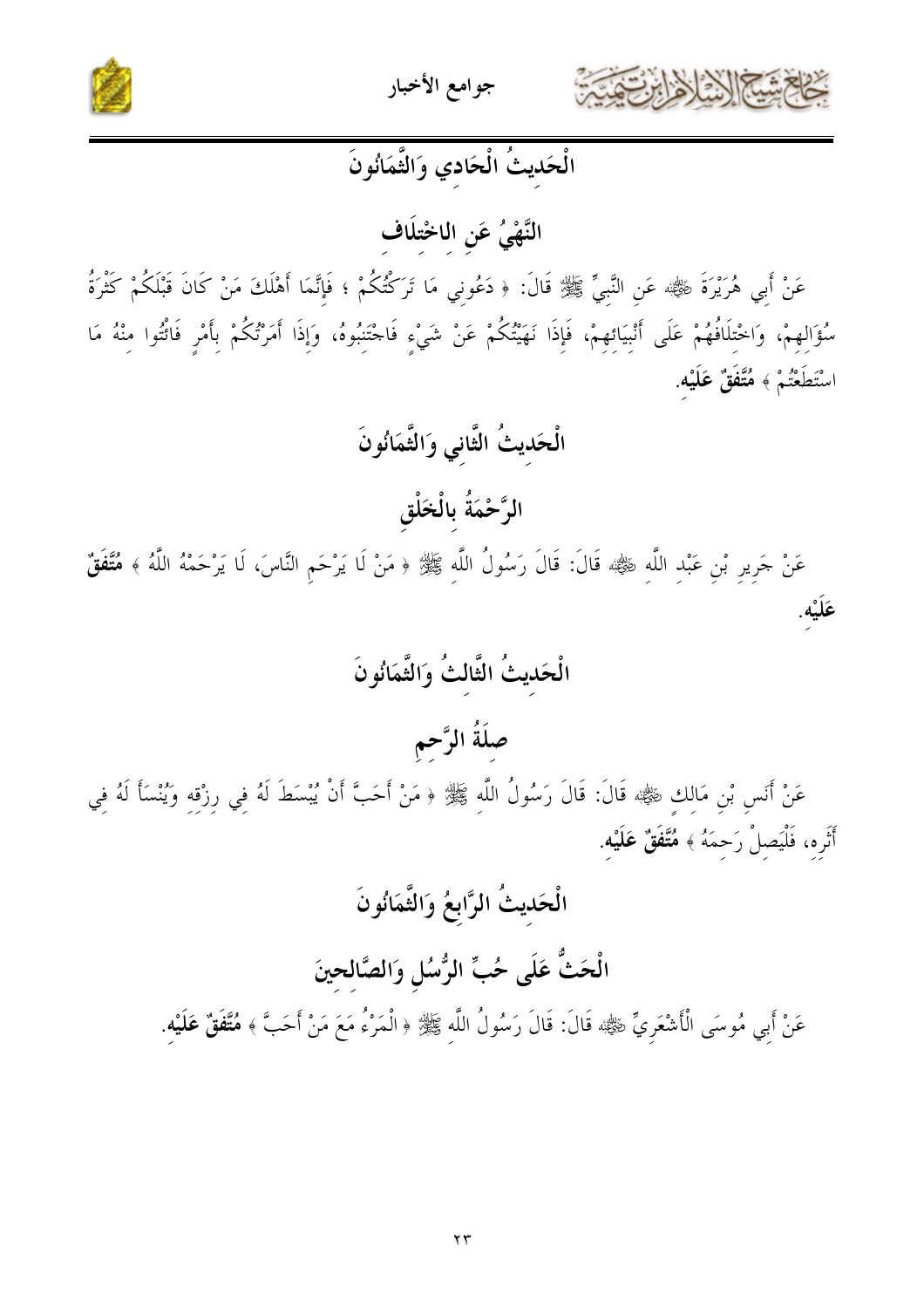





#### الْحَديثُ الْخَامسُ وَالثَّمَانُونَ

دُعَاءُ السَّفَرِ

عَنْ عَبْد اللَّه بْنِ عُمَرَ –رَضِيَ اللَّهُ عَنْهُمَا–: ﴿ أَنَّ رَسُولَ اللَّهِ ﷺ كَانَ إِذَا اسْتَوَى عَلَى بَعيرِه خَارِجًا إِلَى سَفَرٍ، كَبَّرَ ثَلَاثًا، ثُمَّ قَالَ: سُبْحَانَ الَّذي سَخَّرَ لَنَا هَذَا، وَمَا كُنَّا لَهُ مُقْرنينَ، وَإنَّا إِلَى رَبِّنَا لَمُنْقَلَبُونَ، اللَّهمَّ إنَّا نَسْأَلُكَ في سَفَرنَا هَذَا الْبرَّ وَالتَّقْوَى، وَمنَ الْعَمَل مَا تَرْضَى، اللَّهمَّ هَوِّنْ عَلَيْنَا سَفَرَنَا هَذَا، وَاطْو عَنَّا بُعْدَهُ، اللَّهمَّ أَنْتَ الصَّاحبُ في السَّفَر، وَالْخَليفَةُ في الْأَهْلِ، اللَّهمَّ إنِّي أعُوذُ بكَ منْ وَعْثَاء السَّفَر، وَكَآبَةِ الْمَنْظَرِ، وَسُوءِ الْمُنْقَلَبِ فِي الْمَالِ وَالْأَهْلِ وَالْوَلَدِ ، وَإِذَا رَجَعَ قَالَهُنَّ، وَزَادَ فِيهِنَّ: آيِبُونَ، تَائِبُونَ، عَابِدُونَ، لِرَبِّنَا حَامِدُونَ ﴾ رَوَاهُ مُسْلَمٌ.

الْحَديثُ السَّادسُ وَالثَّمَانُونَ

الاتَّبَاعُ في الْمَنَاسك

عَنْ جَابِرٍ بْنِ عَبْدِ اللَّهِ – رَضِيَ اللَّهُ عَنْهُمَا –: أَنَّ النَّبِيَّ ﷺ قَالَ: ﴿ خُذُوا عَنِّي مَنَاسِكَكُمْ ﴾ رَوَاهُ أَحْمَدُ ومُسْلمٌ وَالنَّسَائيُّ.

الْحَديثُ السَّابعُ وَالثَّمَانُونَ ثَوَابُ سُورَة الْإِخْلَاص عَنْ أَبِي هُرَيْرَةَ نَحْيًّةٌ، قَالَ: قَالَ رَسُولُ اللَّهِ ﷺ ﴿ قُلْ هُوَ اللَّهُ أَحَدٌ تَعْدلُ ثُلُثَ الْقُرْآنِ ﴾ رَوَاهُ مُسْلمٌ.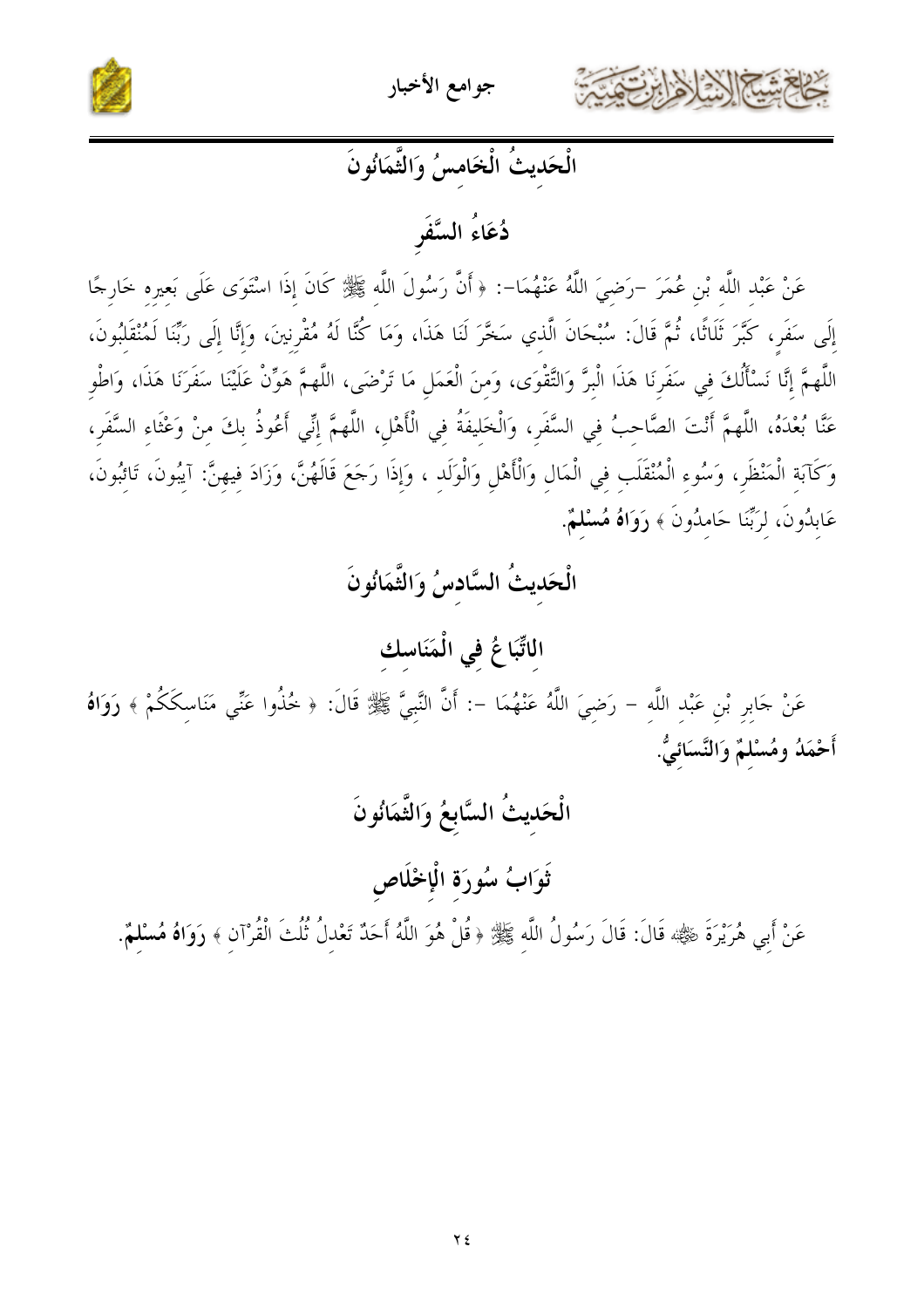





الْحَديثُ الثَّامنُ وَالثَّمَانُونَ حُسْنُ التَّصَرُّف في الْمَال وَالْعلْم عَنْ عَبْدِ اللَّهِ بْنِ مَسْعُودٍ ﷺ، قَالَ: قَالَ رَسُولُ اللَّهِ ﷺ ﴿ لَا حَسَدَ إِلَّا فِي اثْنَتَيْنِ رَجُلٌ آتَاهُ اللَّهُ مَالًا فَسَلَّطَهُ عَلَى هَلَكَتِهِ فِي الْحَقِّ، وَرَجُلٌ آتَاهُ اللَّهُ الْحِكْمَةَ فَهُوَ يَقْضِي بِهَا وَيُعَلِّمُهَا ﴾ مُتَّفَقٌ عَلَيْهِ. الْحَديثُ التَّاسعُ وَالثَّمَانُونَ

جَامعُ اللُّكَاء

عَنْ عَبْد اللَّه بْن مَسْعُود ﷺ ﴿ أَنَّ النَّبِيَّ ﷺ كَانَ يَدْعُو، فَيَقُولُ اللَّهِمَّ إِنِّي أَسْأَلُكَ الْهُدَى وَالتُّقَى، وَالْعَفَافَ وَالْغَنِي ﴾ رَوَاهُ مُسْلَمٌ.

الْحَديثُ التِّسْعُونَ

## طَريقُ الْبُعْد عَنِ النَّارِ

عَنْ عَبْدِ اللَّهِ بْنِ عَمْرِو – رَضِيَ اللَّهُ عَنْهُمَا – قَالَ: قَالَ رَسُولُ اللَّهِ ﷺ ﴿ مَنْ أَحَبَّ أَنْ يُزَحْزَحَ عَنِ النَّارِ، وَيَدْخُلَ الْجَنَّةَ فَلْتَأْتِهِ مَنِيَّتُهُ وَهُوَ يُؤْمِنُ بِاللَّهِ وَالْيَوْمِ الْآخِرِ، وَلْيَأْتِ إِلَى النَّاسِ الَّذِي يُحِبُّ أَنْ يُؤْتَى إِلَيْهِ ﴾ رَوَاهُ مُسْلَمٌّ.

## الْحَديثُ الْحَادي وَالتِّسْعُونَ

#### مَا يُحبُّهُ اللَّهُ لَنَا وَيَكْرَهُهُ

عَنْ أَبِي هُرَيْرَةَ ﷺ قَالَ: قَالَ رَسُولُ اللَّه ﷺ ﴿ إِنَّ اللَّهَ يَرْضَى لَكُمْ ثَلَاثًا، وَيَكْرَهُ لَكُمْ ثَلَاثًا ؛ فَيَرْضَى لَكُمْ أَنْ تَعْبُدُوهُ وَلَا تُشْرِكُوا بِهِ شَيْئًا، وَأَنْ تَعْتَصِمُوا بِحَبْلِ اللَّه جَميعًا وَلَا تَفَرَّقُوا ؛ وَيَكْرَهُ لَكُمْ ؛ قيلَ وَقَالَ، وَكَثْرَةَ السُّؤَالِ، وَإِضَاعَةَ الْمَالِ ﴾ رَوَاهُ هُسْلُمٌ.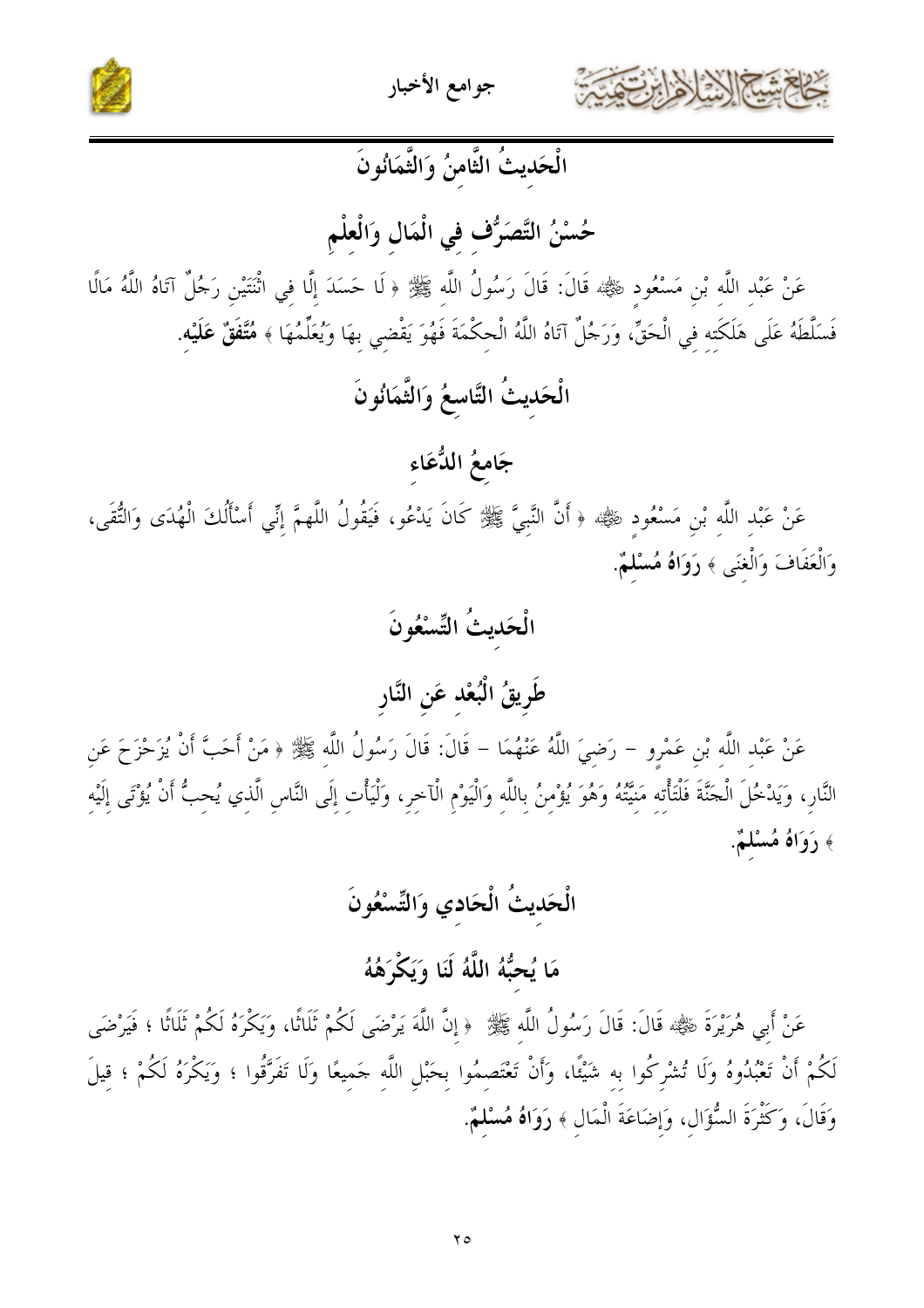





الْحَديثُ الثَّاني وَالتِّسْعُونَ

نَفَقَة الْأَوْلَاد عَلَى الْأَب

عَنْ عَائِشَةَ – رَضِيَ اللَّهُ عَنْهَا – قَالَتْ: ﴿ دَخَلَتْ هِنْدٌ بِنْتُ عُتْبَةَ امْرَأَةُ أَبِي سُفْيَانَ عَلَى رَسُول اللَّه ﷺ فَقَالَتْ يَا رَسُولَ اللَّهِ، إِنَّ أَبَا سُفْيَانَ رَجُلٌ شَحِيحٌ، لَا يُعْطِينِي مِنَ النَّفَقَةِ مَا يَكْفينِي وَيَكْفي بَنِيَّ، إِلَّا مَا أَخَذْتُهُ مِنْ مَالِهِ بِغَيْرِ عِلْمِهِ، فَهَلْ عَلَيَّ فِي ذَلِكَ مِنْ جُنَاحٍ ؟ فَقَالَ رَسُولُ اللَّهِ ﷺ خُذِي مِنْ مَالِهِ بالْمَعْرُوف مَا يَكْفيك وَيَكْفي بَنيك ﴾ مُتَّفَقٌّ عَلَيْه.

الْحَديثُ الثَّالثُ وَالتِّسْعُونَ

## الْقَضَاء وَقْتَ الْغَضَب

عَنْ أَبِي بَكْرِ ﷺ، قَالَ: سَمِعْتُ رَسُولَ اللَّهِ ﷺ يَقُولُ: ﴿لَا يَحْكُمْ أَحَدٌ بَيْنَ اتَّنَيْنِ وَهُوَ غَضْبَانُ ﴾ هُتَّفَقٌ عَلَيْه.

## الْحَدِيثُ الرَّابِعُ وَالتِّسْعُونَ

## النَّهْيُ عَنِ الْإِسْرَاف وَالْكبْرِ

عَنْ عَمْرِو بْنِ شُعَيْبٍ عَنْ أَبِيه عَنْ حَدِّه قَالَ: قَالَ رَسُولُ اللَّه ﷺ ﴿ كُلْ وَاشْرَبْ، وَالْبَسْ وَتَصَدَّقْ، فِي غَيْرِ سَرَفٍ وَلَا مَحِيلَةٍ ﴾ رَوَاهُ أَحْمَدُ وَأَبُو دَاوُدَ وَعَلَّقَهُ الْبُخَارِيُّ.

## الْحَديثُ الْخَامسُ وَالتِّسْعُونَ

#### بُشْرَى الْمُؤْمن

عَنْ أَبِي ذَرٍّ ﷺ، قَالَ: ﴿ قِيلَ يَا رَسُولَ اللَّهِ، أَرَأَيْتَ الرَّجُلَ يَعْمَلُ الْعَمَلَ منَ الْخَيْر وَيَحْمَدُهُ – أَوْ يُحبُّهُ – النَّاسُ عَلَيْهِ ؟ قَالَ: تِلْكَ عَاجِلُ بُشْرَى الْمُؤْمِنِ ﴾ رَوَاهُ مُسْلمٌ.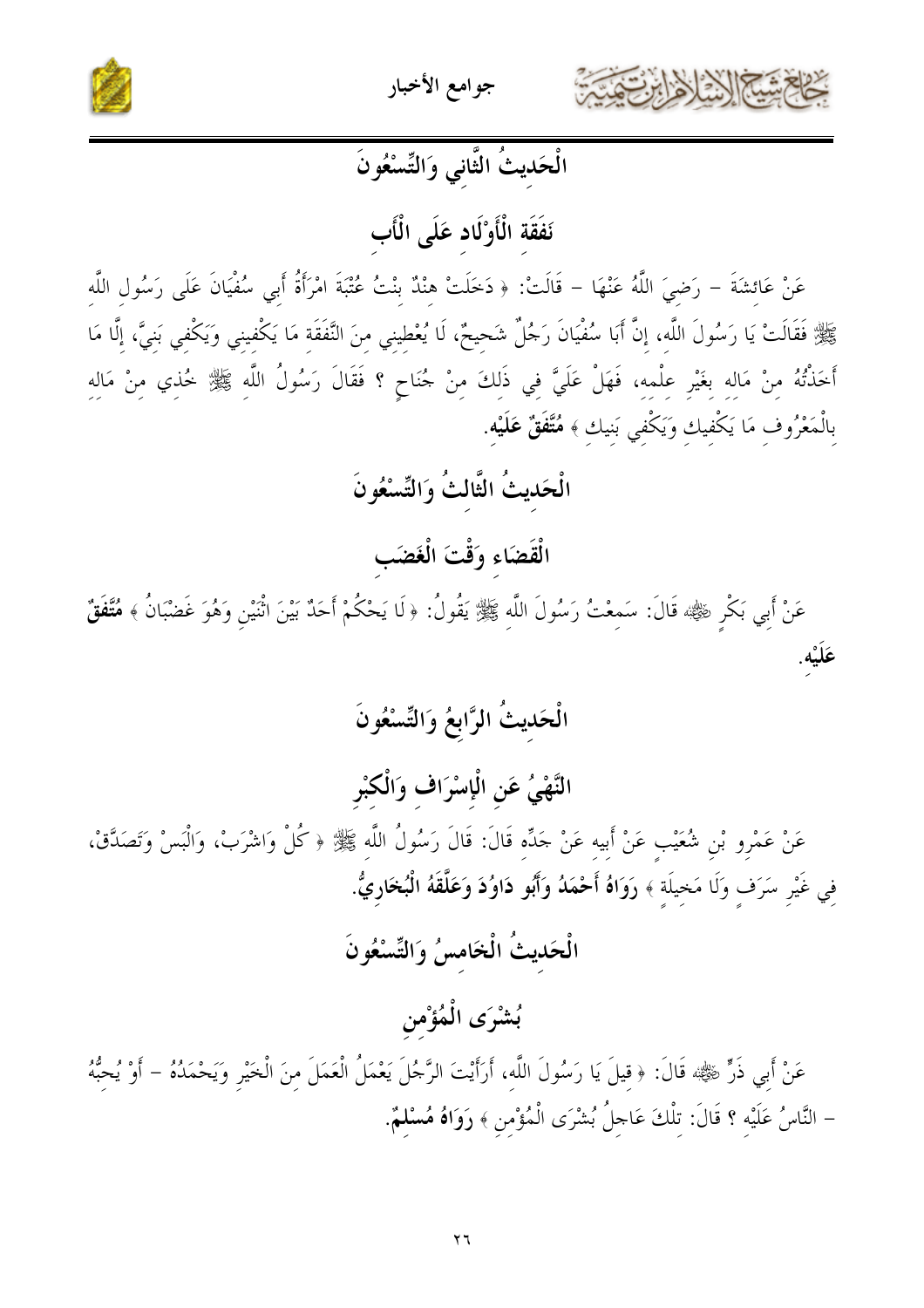





الْحَديثُ السَّادسُ وَالتِّسْعُونَ

الْحَتُّ عَلَى برِّ الْوَاللدَيْن

عَنْ عَبْدِ اللَّهِ بْنِ عَمْرِو – رَضِيَ اللَّهُ عَنْهُمَا – قَالَ: قَالَ رَسُولُ اللَّهِ ﷺ ﴿ رِضَى اللَّهِ فِي رِضَى الْوَالِدَيْنِ وَسَخَطُ اللَّهِ فِي سَخَطِ الْوَالِدَيْنِ ﴾ أَخْرَجَهُ التِّرْمِذِيُّ وَصَحَّحَهُ ابْنُ حِبَّانَ وَالْحَاكِمُ.

الْحَديثُ السَّابعُ وَالتِّسْعُونَ

سُبُلُ تَنْقيَة الْقَلْب

عَنْ عَبْد اللَّه بْنِ مَسْعُود ﷺ، قَالَ: قَالَ رَسُولُ اللَّه ﷺ ﴿ ثَلَاثٌ لَا يُغلُّ عَلَيْهِنَّ قَلْبُ مُسْلم ؛ إخْلَاصُ الْعَمَلِ لِلَّهِ، وَمُنَاصَحَةُ وُلَاةِ الْأُمُورِ، وَلُزُومُ جَمَاعَةِ الْمُسْلِمِينَ ؛ فَإِنَّ دَعْوَتَهُمْ تُحِيطُ مِنْ وَرَائِهِمْ ﴾ رَوَاهُ التِّرْمذيُّ وَالشَّافعيُّ وَغَيْرُهُمَا.

الْحَديثُ الثَّامنُ وَالتِّسْعُونَ

## قلَّةُ الْكَمَال في الْبَشَر

عَنْ عَبْدِ اللَّهِ بْنِ عُمَرَ – رَضِيَ اللَّهُ عَنْهُمَا – قَالَ: قَالَ رَسُولُ اللَّه ﷺ ﴿ إِنَّمَا النَّاسُ كَالْإبل الْمائَة، لَا تَكَادُ تَجدُ فِيهَا رَاحلَةً ﴾ مُتَّفَقٌّ عَلَيْه.

> الْحَديثُ التَّاسعُ وَالتِّسْعُونَ فَضْلُ الْمُؤْمن آخرَ الزَّمَان

عَنْ أَنَسٍ بْنِ مَالكِ ﷺ قَالَ: قَالَ رَسُولُ اللَّهِ ﷺ ﴿ يِأْتِي عَلَى النَّاسِ زَمَانٌ، الْقَابِضُ عَلَى دينِه كَالْقَابض عَلَى الْجَمْرِ ﴾ رَوَاهُ التِّرْمذيُّ.